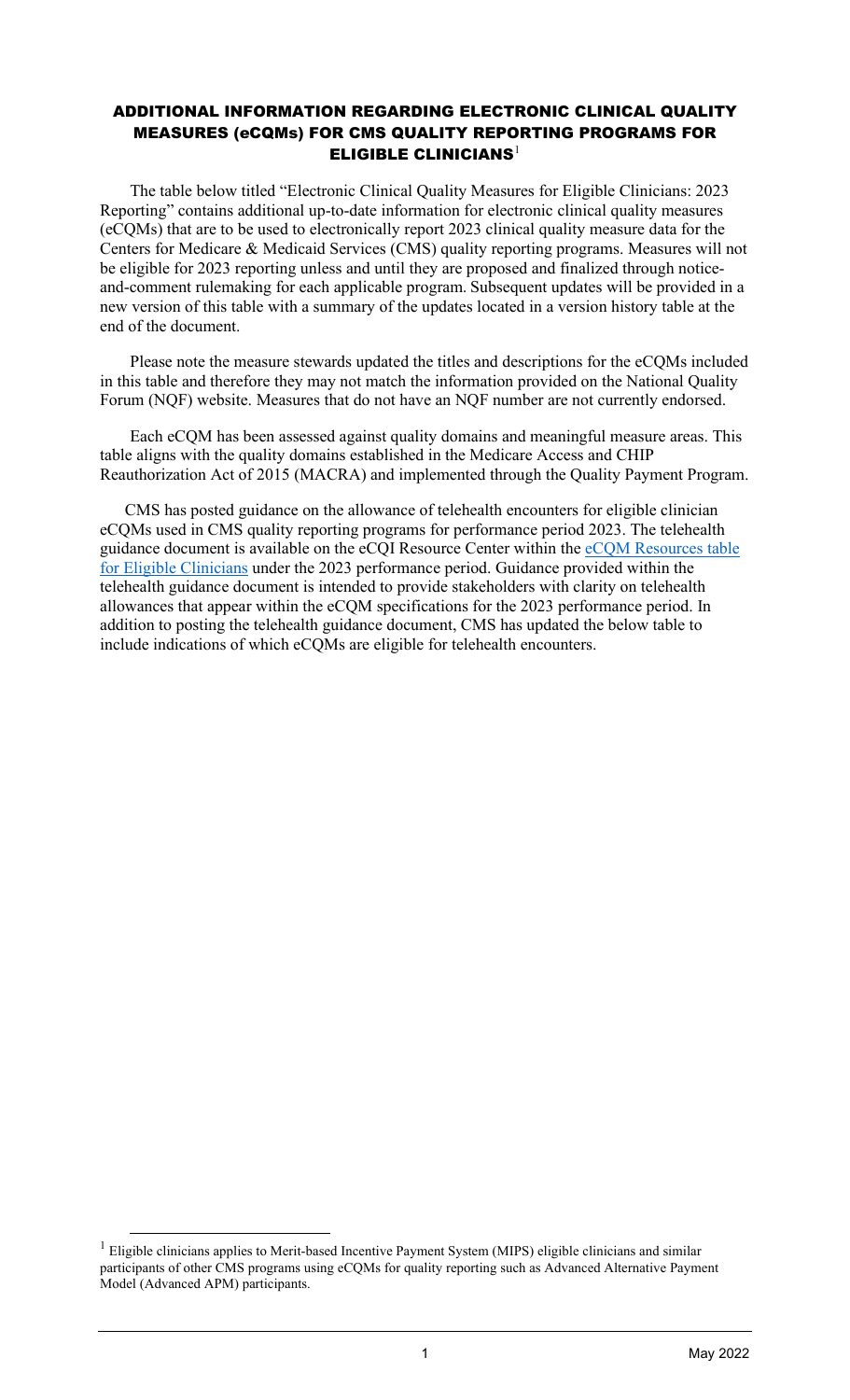## ELECTRONIC CLINICAL QUALITY MEASURES FOR ELIGIBLE CLINICIANS: 2023 REPORTING

| <b>CMS eCQM</b><br>ID | <b>NQF ID</b>     | <b>MIPS</b><br><b>Quality ID</b> | <b>Measure Name</b>                                                                                    | <b>Measure Description</b>                                                                                                                                                                                                                                                                                                                                                           | <b>Numerator Statement</b>                                                                                                                                                                                                                                                                                                                                                                                                               | <b>Denominator Statement</b>                                                                                                                                                                                                                 | <b>Measure</b><br><b>Type</b> | <b>Quality Domain</b>                                        | Meaningful<br><b>Measure Area</b>                               | Telehealth-<br><b>Eligible</b> |
|-----------------------|-------------------|----------------------------------|--------------------------------------------------------------------------------------------------------|--------------------------------------------------------------------------------------------------------------------------------------------------------------------------------------------------------------------------------------------------------------------------------------------------------------------------------------------------------------------------------------|------------------------------------------------------------------------------------------------------------------------------------------------------------------------------------------------------------------------------------------------------------------------------------------------------------------------------------------------------------------------------------------------------------------------------------------|----------------------------------------------------------------------------------------------------------------------------------------------------------------------------------------------------------------------------------------------|-------------------------------|--------------------------------------------------------------|-----------------------------------------------------------------|--------------------------------|
| CMS2v12               | Not<br>Applicable | 134                              | Preventive Care and<br>Screening: Screening<br>for Depression and<br>Follow-Up Plan                    | Percentage of patients aged 12<br>years and older screened for<br>depression on the date of the<br>encounter or up to 14 days prior<br>to the date of the encounter<br>using an age-appropriate<br>standardized depression<br>screening tool AND if positive,<br>a follow-up plan is documented<br>on the date of or up to two days<br>after the date of the qualifying<br>encounter | Patients screened for depression<br>on the date of the encounter or up<br>to 14 days prior to the date of the<br>encounter using an age-<br>appropriate standardized tool<br>AND if positive, a follow-up plan<br>is documented on the date of or up<br>to two days after the date of the<br>qualifying encounter                                                                                                                        | Equals Initial Population: All<br>patients aged 12 years and older at<br>the beginning of the measurement<br>period with at least one qualifying<br>encounter during the measurement<br>period                                               | Process                       | Community/Population<br>Health                               | Prevention,<br>Treatment, and<br>Management of<br>Mental Health | Yes <sup>a</sup>               |
| CMS22v11              | Not<br>Applicable | 317                              | Preventive Care and<br>Screening: Screening<br>for High Blood<br>Pressure and Follow-<br>Up Documented | Percentage of patient visits for<br>patients aged 18 years and older<br>seen during the measurement<br>period who were screened for<br>high blood pressure AND a<br>recommended follow-up plan is<br>documented, as indicated, if<br>blood pressure is elevated or<br>hypertensive                                                                                                   | Patient visits where patients were<br>screened for high blood pressure<br>AND have a recommended<br>follow-up plan documented, as<br>indicated, if the blood pressure is<br>elevated or hypertensive                                                                                                                                                                                                                                     | Equals Initial Population: All patient Process<br>visits for patients aged 18 years and<br>older at the beginning of the<br>measurement period                                                                                               |                               | Community/Population Preventive Care<br>Health               |                                                                 | No <sup>b</sup>                |
| CMS50v11              | Not<br>Applicable | 374                              | Closing the Referral<br>Loop: Receipt of<br>Specialist Report                                          | Percentage of patients with<br>referrals, regardless of age, for<br>which the referring clinician<br>receives a report from the<br>clinician to whom the patient<br>was referred                                                                                                                                                                                                     | Number of patients with a referral<br>on or before October 31, for<br>which the referring clinician<br>received a report from the<br>clinician to whom the patient was<br>referred                                                                                                                                                                                                                                                       | Equals Initial Population: Number of Process<br>patients, regardless of age, who had<br>an encounter during the<br>measurement period and were<br>referred by one clinician to another<br>clinician on or before October 31                  |                               | Communication and<br>Care Coordination                       | Transfer of<br>Health<br>Information and<br>Interoperability    | Yes <sup>a</sup>               |
| CMS56v11              | Not<br>Applicable | 376                              | <b>Functional Status</b><br>Assessment for Total<br>Hip Replacement                                    | Percentage of patients 19 years<br>of age and older who received<br>an elective primary total hip<br>arthroplasty (THA) and<br>completed a functional status<br>assessment within 90 days prior<br>to the surgery and in the 270 -<br>365 days after the surgery                                                                                                                     | Patients with patient-reported<br>functional status assessment<br>results (i.e., Veterans RAND 12-<br>item health survey [VR-12],<br>Patient-Reported Outcomes<br>Measurement Information System<br>[PROMIS]-10-Global Health, Hip<br>Disability and Osteoarthritis<br>Outcome Score [HOOS], HOOS<br>Jr.) in the 90 days prior to or on<br>the day of the primary THA<br>procedure, and in the 270 - 365<br>days after the THA procedure | Equals Initial Population: Patients<br>19 years of age and older who had a<br>primary total hip arthroplasty (THA)<br>in the year prior to the measurement<br>period and who had an outpatient<br>encounter during the measurement<br>period | Process                       | Person and Caregiver-<br>Centered Experience<br>and Outcomes | Functional<br>Outcomes                                          | Yes <sup>a</sup>               |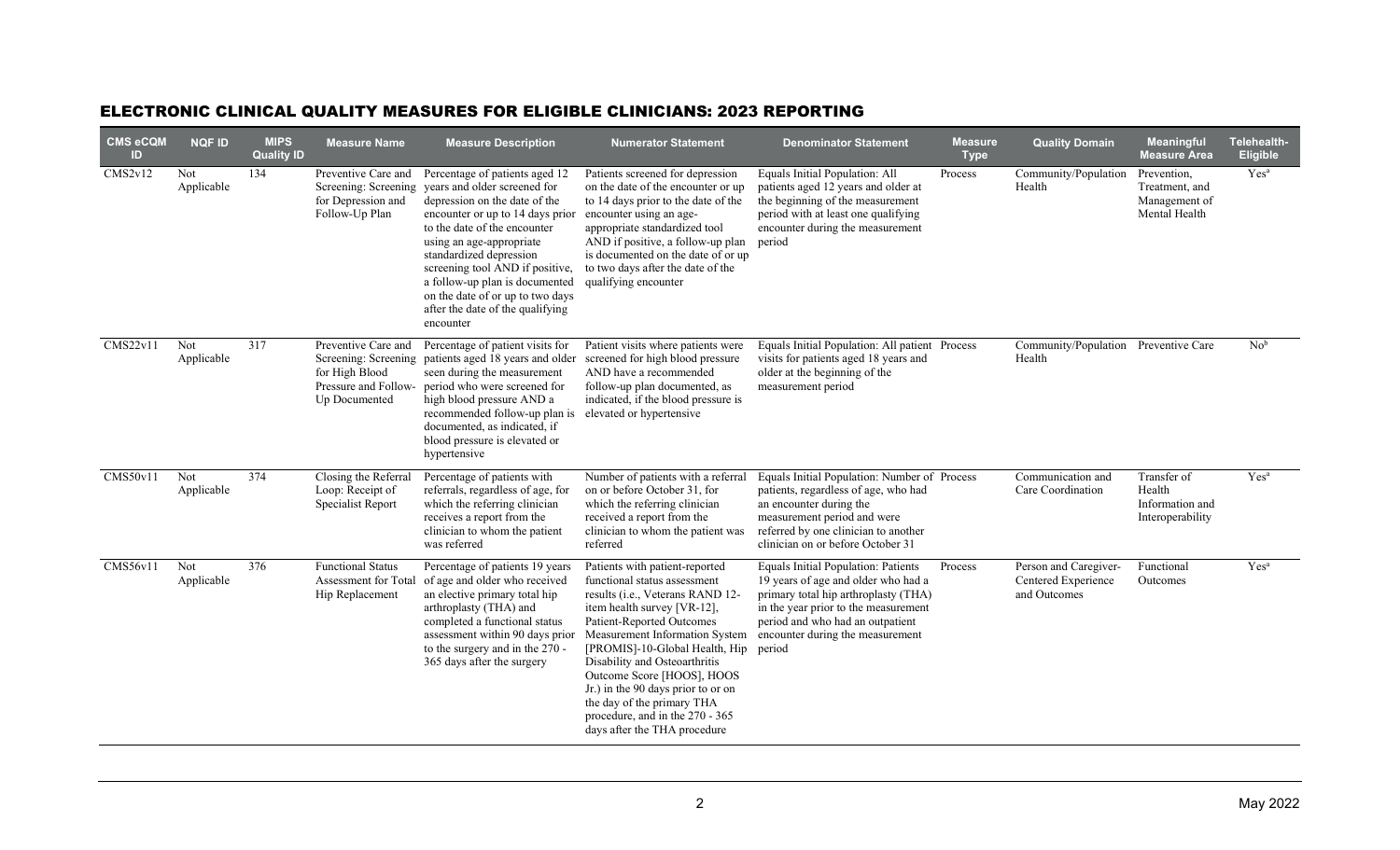| <b>CMS eCQM</b><br>ID | <b>NQF ID</b>     | <b>MIPS</b><br><b>Quality ID</b> | <b>Measure Name</b>                                                                           | <b>Measure Description</b>                                                                                                                                                                                                                                       | <b>Numerator Statement</b>                                                                                                                                                                                                                                                                                                                                                                                                                                                     | <b>Denominator Statement</b>                                                                                                                                                                               | <b>Measure</b><br><b>Type</b> | <b>Quality Domain</b>                                        | <b>Meaningful</b><br><b>Measure Area</b> | Telehealth-<br>Eligible |
|-----------------------|-------------------|----------------------------------|-----------------------------------------------------------------------------------------------|------------------------------------------------------------------------------------------------------------------------------------------------------------------------------------------------------------------------------------------------------------------|--------------------------------------------------------------------------------------------------------------------------------------------------------------------------------------------------------------------------------------------------------------------------------------------------------------------------------------------------------------------------------------------------------------------------------------------------------------------------------|------------------------------------------------------------------------------------------------------------------------------------------------------------------------------------------------------------|-------------------------------|--------------------------------------------------------------|------------------------------------------|-------------------------|
| CMS66v11              | Not<br>Applicable | 375                              | <b>Functional Status</b><br>Assessment for Total<br>Knee Replacement                          | Percentage of patients 19 years<br>of age and older who received<br>an elective primary total knee<br>arthroplasty (TKA) and<br>completed a functional status<br>assessment within 90 days prior<br>to the surgery and in the 270-<br>365 days after the surgery | Patients with patient-reported<br>functional status assessment<br>results ( <i>i.e.</i> , Veterans RAND 12-<br>item health survey [VR-12],<br>Patient-Reported Outcomes<br>Measurement Information System outpatient encounter during the<br>[PROMIS]-10 Global Health,<br>Knee Injury and Osteoarthritis<br>Outcome Score [KOOS], KOOS<br>Jr.) in the 90 days prior to or on<br>the day of the primary TKA<br>procedure, and in the 270 - 365<br>days after the TKA procedure | Equals Initial Population: Patients<br>19 years of age and older who had a<br>primary total knee arthroplasty<br>(TKA) in the year prior to the<br>measurement period and who had an<br>measurement period | Process                       | Person and Caregiver-<br>Centered Experience<br>and Outcomes | Functional<br>Outcomes                   | Yes <sup>a</sup>        |
| CMS68v12              | Not<br>Applicable | 130                              | Documentation of<br><b>Current Medications</b><br>in the Medical<br>Record                    | Percentage of visits for patients<br>aged 18 years and older for<br>which the eligible clinician<br>attests to documenting a list of<br>current medications using all<br>immediate resources available<br>on the date of the encounter                           | Eligible clinician attests to<br>documenting, updating, or<br>reviewing the patient's current<br>medications using all immediate<br>resources available on the date of<br>the encounter                                                                                                                                                                                                                                                                                        | Equals Initial Population: All visits<br>occurring during the 12-month<br>measurement period for patients<br>aged 18 years and older                                                                       | Process                       | Patient Safety                                               | Medication<br>Management                 | Yes <sup>a</sup>        |
| CMS69v11              | Not<br>Applicable | 128                              | Preventive Care and<br>Screening: Body<br>Mass Index (BMI)<br>Screening and<br>Follow-Up Plan | Percentage of patients aged 18<br>years and older with a BMI<br>documented during the current<br>encounter or during the<br>measurement period AND who<br>had a follow-up plan<br>of normal parameters                                                           | Patients with a documented BMI<br>during the encounter or during the<br>measurement period, AND when<br>the BMI is outside of normal<br>parameters, a follow-up plan is<br>documented during the encounter<br>documented if BMI was outside or during the measurement period                                                                                                                                                                                                   | Equals Initial Population: All<br>patients aged 18 and older on the<br>date of the encounter with at least<br>one eligible encounter during the<br>measurement period                                      | Process                       | Community/Population Preventive Care<br>Health               |                                          | No <sup>b</sup>         |
| CMS74v12              | Not<br>Applicable | 379                              | <b>Primary Caries</b><br>Prevention<br>Intervention as<br>Offered by Dentists                 | Percentage of children, 6<br>months - 20 years of age, who<br>received a fluoride varnish<br>application during the<br>measurement period as<br>determined by a dentist                                                                                          | Children who receive a fluoride<br>varnish application during the<br>measurement period                                                                                                                                                                                                                                                                                                                                                                                        | Equals Initial Population: Children,<br>6 months - 20 years of age at the<br>start of the measurement period,<br>with a clinical oral evaluation by a<br>dentist during the measurement<br>period          | Process                       | <b>Effective Clinical Care</b>                               | Preventive Care                          | No <sup>c</sup>         |
| CMS75v11              | Not<br>Applicable | 378                              | Children Who Have<br>Dental Decay or<br>Cavities                                              | Percentage of children, 6<br>months - 20 years of age at the<br>start of the measurement period,<br>who have had tooth decay or<br>cavities during the<br>measurement period as<br>determined by a dentist                                                       | Children who had a diagnosis of<br>cavities or decayed teeth in any<br>part of the measurement period                                                                                                                                                                                                                                                                                                                                                                          | Equals Initial Population: Children,<br>6 months - 20 years of age at the<br>start of the measurement period,<br>with a clinical oral evaluation by a<br>dentist during the measurement<br>period          | Outcome                       | Community/Population Preventive Care<br>Health               |                                          | No <sup>c</sup>         |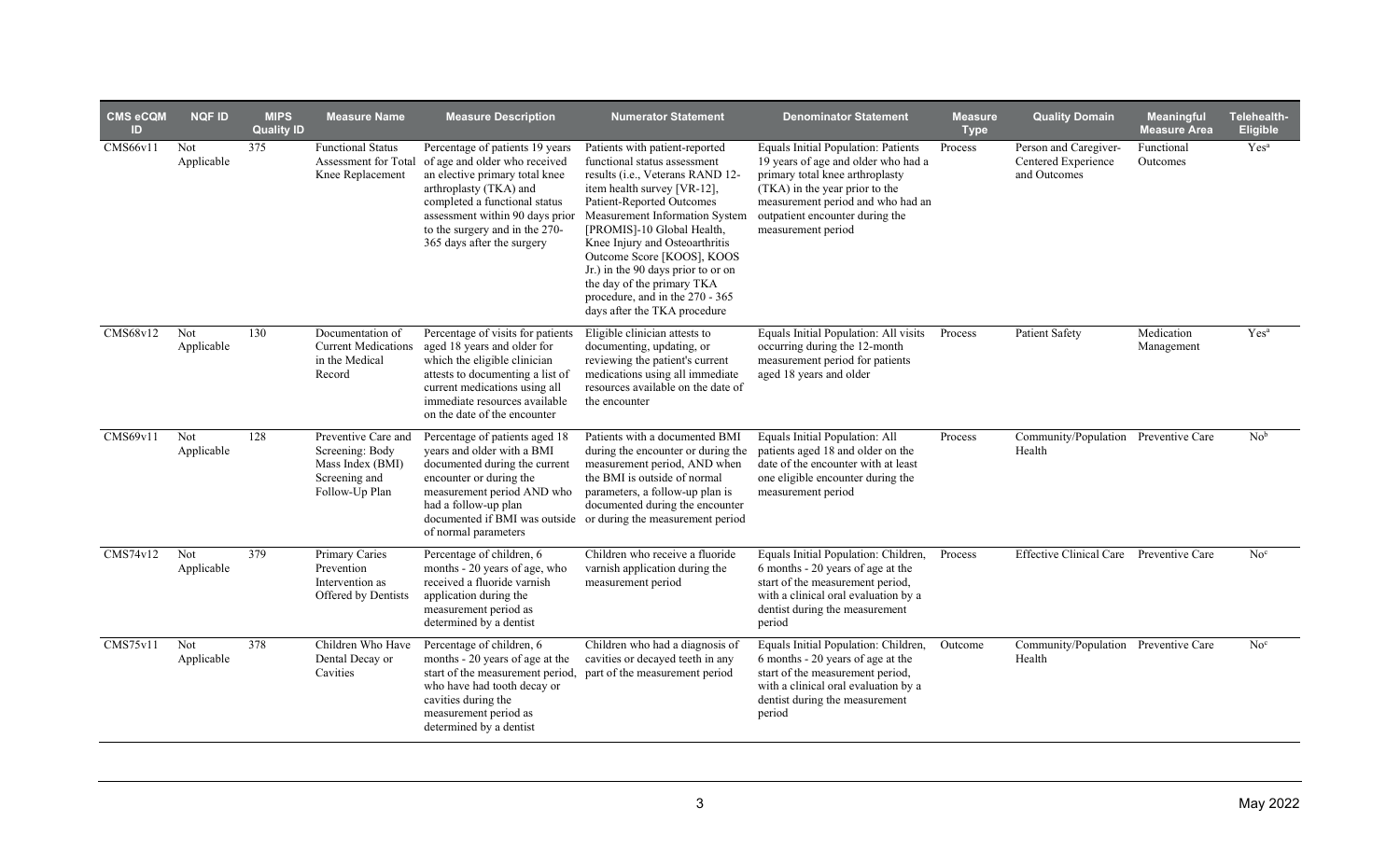| CMS eCQM<br>ID | <b>NQF ID</b>     | <b>MIPS</b><br><b>Quality ID</b> | <b>Measure Name</b>                                          | <b>Measure Description</b>                                                                                                                                         | Numerator Statement                                                                                                                                                                                                                                                                                                                                                                                                                                                                                                                                                                     | <b>Denominator Statement</b>                                                                                                                                                                                                                           | <b>Measure</b><br><b>Type</b> | <b>Quality Domain</b>                                        | <b>Meaningful</b><br><b>Measure Area</b> | Telehealth-<br><b>Eligible</b> |
|----------------|-------------------|----------------------------------|--------------------------------------------------------------|--------------------------------------------------------------------------------------------------------------------------------------------------------------------|-----------------------------------------------------------------------------------------------------------------------------------------------------------------------------------------------------------------------------------------------------------------------------------------------------------------------------------------------------------------------------------------------------------------------------------------------------------------------------------------------------------------------------------------------------------------------------------------|--------------------------------------------------------------------------------------------------------------------------------------------------------------------------------------------------------------------------------------------------------|-------------------------------|--------------------------------------------------------------|------------------------------------------|--------------------------------|
| CMS90v12       | Not<br>Applicable | 377                              | <b>Functional Status</b><br>Assessments for<br>Heart Failure | Percentage of patients 18 years<br>of age and older with heart<br>failure who completed initial<br>and follow-up patient-reported<br>functional status assessments | Patients with patient-reported<br>functional status assessment<br>results (i.e., Veterans RAND 12-<br>item health survey [VR-12]; VR-<br>36; Kansas City Cardiomyopathy<br>Questionnaire [KCCQ]; KCCQ-<br>12; Minnesota Living with Heart<br>Failure Questionnaire [MLHFQ];<br>Patient-Reported Outcomes<br>Measurement Information System<br>[PROMIS]-10 Global Health,<br>PROMIS-29) present in the EHR<br>within two weeks before or during<br>the initial FSA encounter and<br>results for the follow-up FSA at<br>least 30 days but no more than<br>180 days after the initial FSA | Equals Initial Population: Patients<br>18 years of age and older who had<br>two outpatient encounters during the<br>measurement period and a diagnosis<br>of heart failure that starts any time<br>before and continues into the<br>measurement period | Process                       | Person and Caregiver-<br>Centered Experience<br>and Outcomes | Functional<br>Outcomes                   | Yes <sup>a</sup>               |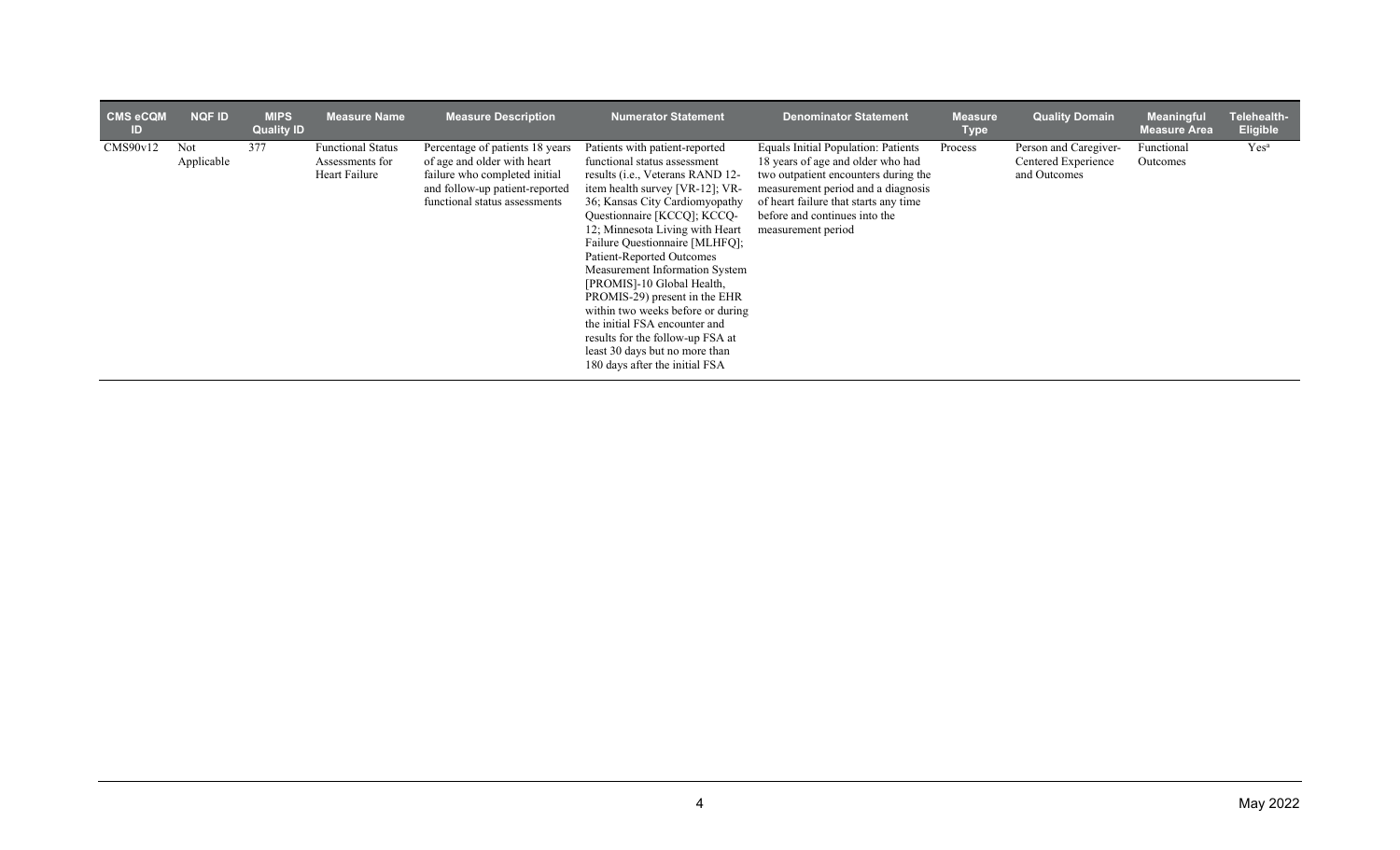| <b>CMS eCQM</b><br>ID | <b>NQF ID</b>     | <b>MIPS</b><br><b>Quality ID</b> | <b>Measure Name</b>                     | <b>Measure Description</b>                                                                                                                                                                                                                                                                                                                                                                                                                          | <b>Numerator Statement</b>                                                                                                                                                                                                                                                                                                                                                                                                                                                                                                                         | <b>Denominator Statement</b>                                                                                                                      | <b>Measure</b><br><b>Type</b> | <b>Quality Domain</b>          | <b>Meaningful</b><br><b>Measure Area</b> | Telehealth-<br>Eligible |
|-----------------------|-------------------|----------------------------------|-----------------------------------------|-----------------------------------------------------------------------------------------------------------------------------------------------------------------------------------------------------------------------------------------------------------------------------------------------------------------------------------------------------------------------------------------------------------------------------------------------------|----------------------------------------------------------------------------------------------------------------------------------------------------------------------------------------------------------------------------------------------------------------------------------------------------------------------------------------------------------------------------------------------------------------------------------------------------------------------------------------------------------------------------------------------------|---------------------------------------------------------------------------------------------------------------------------------------------------|-------------------------------|--------------------------------|------------------------------------------|-------------------------|
| CMS117v11             | Not<br>Applicable | 240                              | Childhood<br><b>Immunization Status</b> | Percentage of children 2 years<br>of age who had four diphtheria,<br>tetanus and acellular pertussis<br>(DTaP); three polio (IPV), one<br>measles, mumps and rubella<br>(MMR); three or four H<br>influenza type B (Hib); three<br>hepatitis B (Hep B); one<br>chicken pox (VZV); four<br>pneumococcal conjugate<br>(PCV); one hepatitis A (Hep<br>A); two or three rotavirus (RV);<br>and two influenza (flu) vaccines<br>by their second birthday | Diphtheria, tetanus, and pertussis<br>(DTaP) vaccination<br>Children with any of the<br>following on or before the child's<br>second birthday meet criteria:<br>• At least four DTaP<br>vaccinations, with different<br>dates of service. Do not count a<br>vaccination administered prior<br>to 42 days after birth.<br>• Anaphylaxis due to the<br>diphtheria, tetanus or pertussis<br>vaccine.<br>• Encephalitis due to the<br>diphtheria, tetanus or pertussis<br>vaccine.<br>Poliovirus vaccination (IPV)<br>At least three IPV vaccinations, | Equals Initial Population: Children<br>who turn 2 years of age during the<br>measurement period and have a visit<br>during the measurement period | Process                       | Community/Population<br>Health | Preventive Care                          | Yes <sup>a</sup>        |
|                       |                   |                                  |                                         |                                                                                                                                                                                                                                                                                                                                                                                                                                                     | with different dates of service on<br>or before the child's second<br>birthday. Do not count a<br>vaccination administered prior to<br>42 days after birth.                                                                                                                                                                                                                                                                                                                                                                                        |                                                                                                                                                   |                               |                                |                                          |                         |
|                       |                   |                                  |                                         |                                                                                                                                                                                                                                                                                                                                                                                                                                                     | Measles, mumps, and rubella<br>vaccination (MMR)<br>Children with either of the<br>following meet criteria:<br>• At least one MMR vaccination<br>on or between the child's first<br>and second birthdays.<br>• All of the following anytime<br>on or before the child's second                                                                                                                                                                                                                                                                     |                                                                                                                                                   |                               |                                |                                          |                         |
|                       |                   |                                  |                                         |                                                                                                                                                                                                                                                                                                                                                                                                                                                     | birthday (on the same or<br>different date of service):<br>o History of measles<br>o History of mumps<br>o History of rubella                                                                                                                                                                                                                                                                                                                                                                                                                      |                                                                                                                                                   |                               |                                |                                          |                         |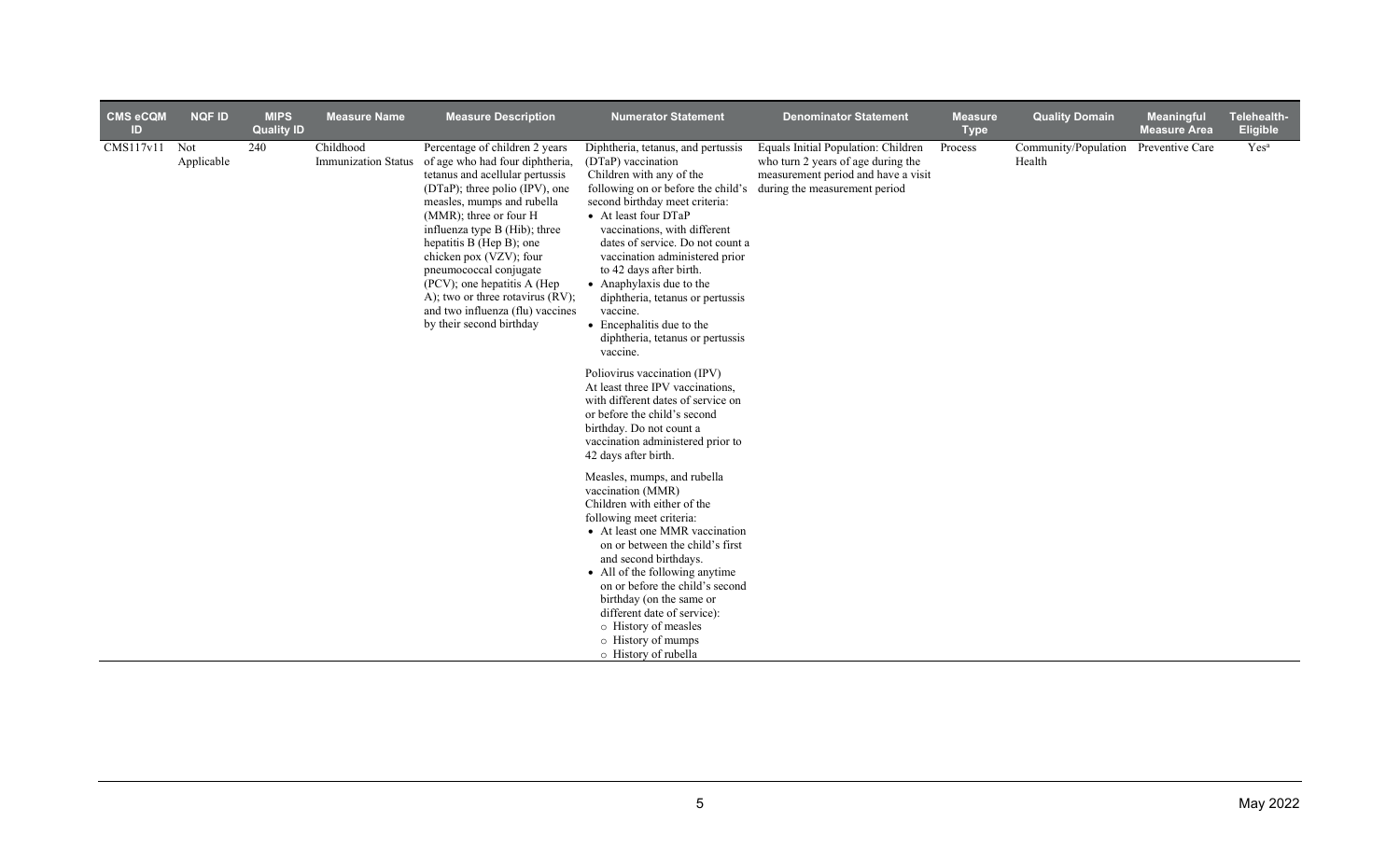| <b>CMS eCQM</b><br>ID    | <b>NQF ID</b>            | <b>MIPS</b><br><b>Quality ID</b> | <b>Measure Name</b>                     | <b>Measure Description</b>                                                                                                                                                                                                                                                                                                                                                                                                                          | <b>Numerator Statement</b>                                                                                                                                                                                                                                                                                                                                                                                                                                                                                                                                                                                                                                                                                                                                                                                                                                                                                                                                                                                                                      | <b>Denominator Statement</b>                                                                                                                      | <b>Measure</b><br><b>Type</b> | <b>Quality Domain</b>          | Meaningful<br><b>Measure Area</b> | Telehealth-<br><b>Eligible</b> |
|--------------------------|--------------------------|----------------------------------|-----------------------------------------|-----------------------------------------------------------------------------------------------------------------------------------------------------------------------------------------------------------------------------------------------------------------------------------------------------------------------------------------------------------------------------------------------------------------------------------------------------|-------------------------------------------------------------------------------------------------------------------------------------------------------------------------------------------------------------------------------------------------------------------------------------------------------------------------------------------------------------------------------------------------------------------------------------------------------------------------------------------------------------------------------------------------------------------------------------------------------------------------------------------------------------------------------------------------------------------------------------------------------------------------------------------------------------------------------------------------------------------------------------------------------------------------------------------------------------------------------------------------------------------------------------------------|---------------------------------------------------------------------------------------------------------------------------------------------------|-------------------------------|--------------------------------|-----------------------------------|--------------------------------|
| CMS117v11<br>(continued) | <b>Not</b><br>Applicable | 240                              | Childhood<br><b>Immunization Status</b> | Percentage of children 2 years<br>of age who had four diphtheria,<br>tetanus and acellular pertussis<br>(DTaP); three polio (IPV), one<br>measles, mumps and rubella<br>(MMR); three or four H<br>influenza type B (Hib); three<br>hepatitis B (Hep B); one<br>chicken pox (VZV); four<br>pneumococcal conjugate<br>(PCV); one hepatitis A (Hep<br>A); two or three rotavirus (RV);<br>and two influenza (flu) vaccines<br>by their second birthday | Haemophilus influenzae type b<br>vaccination (HiB)<br>Children with either of the<br>following meet criteria on or<br>before the child's second birthday:<br>• At least three HiB<br>vaccinations, with different<br>dates of service. Do not count a<br>vaccination administered prior<br>to 42 days after birth.<br>• Anaphylaxis due to the HiB<br>vaccine.<br>Hepatitis B<br>Children with any of the following<br>on or before the child's second<br>birthday meet criteria:<br>• At least three hepatitis B<br>vaccinations, with different<br>dates of service.<br>$\circ$ One of the three<br>vaccinations can be a<br>newborn hepatitis B<br>vaccination during the eight-<br>day period that begins on the<br>date of birth and ends seven<br>days after the date of birth.<br>For example, if the<br>member's date of birth is<br>December 1, the newborn<br>hepatitis B vaccination must<br>be on or between December<br>1 and December 8.<br>• Anaphylaxis due to the<br>hepatitis B vaccine.<br>• History of hepatitis B illness. | Equals Initial Population: Children<br>who turn 2 years of age during the<br>measurement period and have a visit<br>during the measurement period | Process                       | Community/Population<br>Health | Preventive Care                   | Yes <sup>a</sup>               |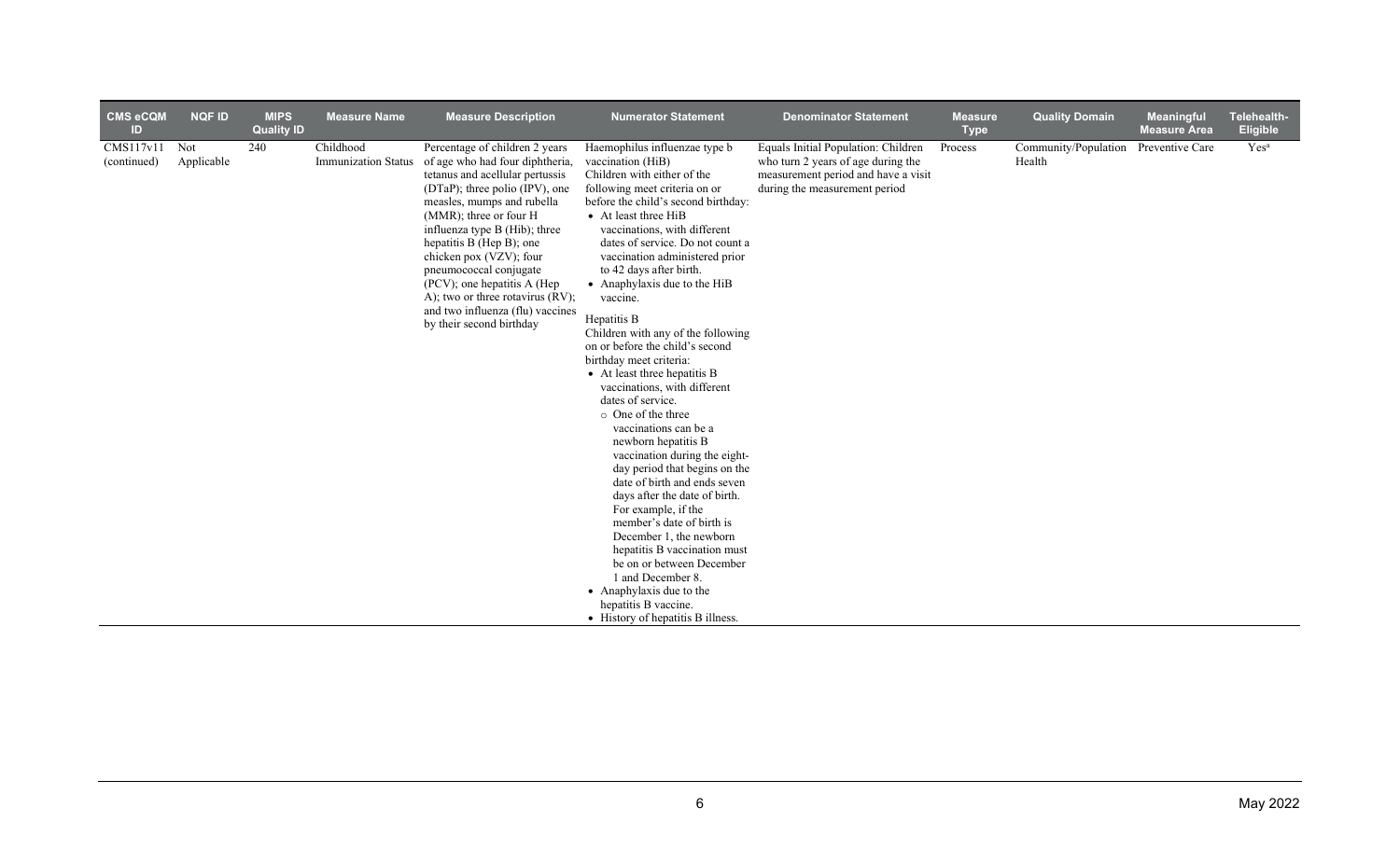| <b>CMS eCQM</b><br>ID    | <b>NQF ID</b>     | <b>MIPS</b><br><b>Quality ID</b> | <b>Measure Name</b>                     | <b>Measure Description</b>                                                                                                                                                                                                                                                                                                                                                                                                                              | <b>Numerator Statement</b>                                                                                                                                                                                                                                                                                                                                                                                                                                                                                                                                                                                                                                                                                               | <b>Denominator Statement</b>                                                                                                                      | <b>Measure</b><br><b>Type</b> | <b>Quality Domain</b>                          | <b>Meaningful</b><br><b>Measure Area</b> | Telehealth-<br><b>Eligible</b> |
|--------------------------|-------------------|----------------------------------|-----------------------------------------|---------------------------------------------------------------------------------------------------------------------------------------------------------------------------------------------------------------------------------------------------------------------------------------------------------------------------------------------------------------------------------------------------------------------------------------------------------|--------------------------------------------------------------------------------------------------------------------------------------------------------------------------------------------------------------------------------------------------------------------------------------------------------------------------------------------------------------------------------------------------------------------------------------------------------------------------------------------------------------------------------------------------------------------------------------------------------------------------------------------------------------------------------------------------------------------------|---------------------------------------------------------------------------------------------------------------------------------------------------|-------------------------------|------------------------------------------------|------------------------------------------|--------------------------------|
| CMS117v11<br>(continued) | Not<br>Applicable | 240                              | Childhood<br><b>Immunization Status</b> | Percentage of children 2 years<br>of age who had four diphtheria,<br>tetanus and acellular pertussis<br>(DTaP); three polio (IPV), one<br>measles, mumps and rubella<br>$(MMR)$ ; three or four H<br>influenza type B (Hib); three<br>hepatitis B (Hep B); one<br>chicken pox (VZV); four<br>pneumococcal conjugate<br>(PCV); one hepatitis A (Hep)<br>A); two or three rotavirus (RV);<br>and two influenza (flu) vaccines<br>by their second birthday | Varicella vaccination (VZV)<br>Children with either of the<br>following meet criteria:<br>• At least one VZV vaccination,<br>with a date of service on or<br>between the child's first and<br>second birthdays.<br>• History of varicella zoster<br>(e.g., chicken pox) illness on or<br>before the child's second<br>birthday.<br>Pneumococcal Conjugate<br>At least four pneumococcal<br>conjugate vaccinations, with<br>different dates of service on or<br>before the child's second birthday.<br>Do not count a vaccination<br>administered prior to 42 days after<br>birth.<br>Hepatitis A<br>Children with either of the<br>following meet criteria:<br>• At least one hepatitis A<br>vaccination, with a date of | Equals Initial Population: Children<br>who turn 2 years of age during the<br>measurement period and have a visit<br>during the measurement period | Process                       | Community/Population Preventive Care<br>Health |                                          | Yes <sup>a</sup>               |
|                          |                   |                                  |                                         |                                                                                                                                                                                                                                                                                                                                                                                                                                                         | service on or between the<br>child's first and second                                                                                                                                                                                                                                                                                                                                                                                                                                                                                                                                                                                                                                                                    |                                                                                                                                                   |                               |                                                |                                          |                                |
|                          |                   |                                  |                                         |                                                                                                                                                                                                                                                                                                                                                                                                                                                         | birthdays.<br>• History of hepatitis A illness<br>on or before the child's second                                                                                                                                                                                                                                                                                                                                                                                                                                                                                                                                                                                                                                        |                                                                                                                                                   |                               |                                                |                                          |                                |
|                          |                   |                                  |                                         |                                                                                                                                                                                                                                                                                                                                                                                                                                                         | birthday.                                                                                                                                                                                                                                                                                                                                                                                                                                                                                                                                                                                                                                                                                                                |                                                                                                                                                   |                               |                                                |                                          |                                |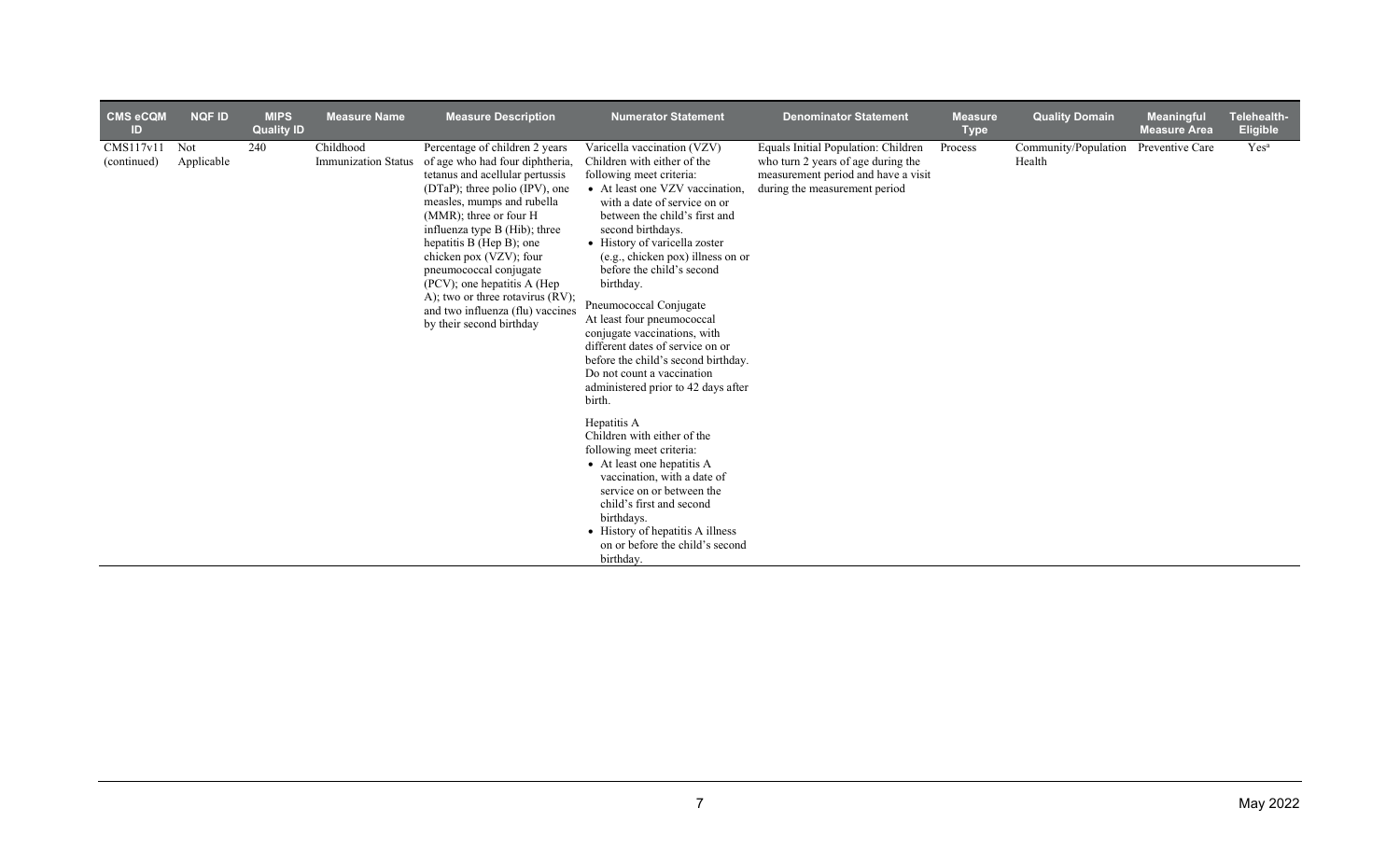| <b>CMS eCQM</b><br>ID        | <b>NQF ID</b> | <b>MIPS</b><br><b>Quality ID</b> | <b>Measure Name</b>                     | <b>Measure Description</b>                                                                                                                                                                                                                                                                                                                                                                                                                          | <b>Numerator Statement</b>                                                                                                                                                                                                                                                                                                                                                                                                                                                                                                                                                                                                                                                                                                                                                                                                                                                           | <b>Denominator Statement</b>                                                                                                                                                         | <b>Measure</b><br><b>Type</b> | <b>Quality Domain</b>          | <b>Meaningful</b><br><b>Measure Area</b> | Telehealth-<br><b>Eligible</b> |
|------------------------------|---------------|----------------------------------|-----------------------------------------|-----------------------------------------------------------------------------------------------------------------------------------------------------------------------------------------------------------------------------------------------------------------------------------------------------------------------------------------------------------------------------------------------------------------------------------------------------|--------------------------------------------------------------------------------------------------------------------------------------------------------------------------------------------------------------------------------------------------------------------------------------------------------------------------------------------------------------------------------------------------------------------------------------------------------------------------------------------------------------------------------------------------------------------------------------------------------------------------------------------------------------------------------------------------------------------------------------------------------------------------------------------------------------------------------------------------------------------------------------|--------------------------------------------------------------------------------------------------------------------------------------------------------------------------------------|-------------------------------|--------------------------------|------------------------------------------|--------------------------------|
| CMS117v11 Not<br>(continued) | Applicable    | 240                              | Childhood<br><b>Immunization Status</b> | Percentage of children 2 years<br>of age who had four diphtheria,<br>tetanus and acellular pertussis<br>(DTaP); three polio (IPV), one<br>measles, mumps and rubella<br>(MMR); three or four H<br>influenza type B (Hib); three<br>hepatitis B (Hep B); one<br>chicken pox (VZV); four<br>pneumococcal conjugate<br>(PCV); one hepatitis A (Hep<br>A); two or three rotavirus (RV);<br>and two influenza (flu) vaccines<br>by their second birthday | Rotavirus<br>meet criteria:<br>• At least two doses of the two-<br>dose rotavirus vaccine on<br>different dates of service on or<br>before the child's second<br>birthday. Do not count a<br>vaccination administered prior<br>to 42 days after birth.<br>• At least three doses of the<br>three-dose rotavirus vaccine on<br>different dates of service on or<br>before the child's second<br>birthday. Do not count a<br>vaccination administered prior<br>to 42 days after birth.<br>• At least one dose of the two-<br>dose rotavirus vaccine and at<br>least two doses of the three-<br>dose rotavirus vaccine, all on<br>different dates of service, on or<br>before the child's second<br>birthday. Do not count a<br>vaccination administered prior<br>to 42 days after birth.<br>• Anaphylaxis due to the<br>rotavirus vaccine on or before<br>the child's second birthday. | Equals Initial Population: Children<br>Children with any of the following who turn 2 years of age during the<br>measurement period and have a visit<br>during the measurement period | Process                       | Community/Population<br>Health | Preventive Care                          | $\mathrm{Yes}^{\mathrm{a}}$    |
|                              |               |                                  |                                         |                                                                                                                                                                                                                                                                                                                                                                                                                                                     | Influenza<br>At least two influenza<br>vaccinations, with different dates<br>of service on or before the child's<br>second birthday. Do not count a<br>vaccination administered prior to<br>6 months (180 days) after birth.<br>• One of the two vaccinations<br>can be an LAIV vaccination<br>administered on the child's<br>second birthday. Do not count<br>an LAIV vaccination<br>administered before the child's<br>second birthday.                                                                                                                                                                                                                                                                                                                                                                                                                                            |                                                                                                                                                                                      |                               |                                |                                          |                                |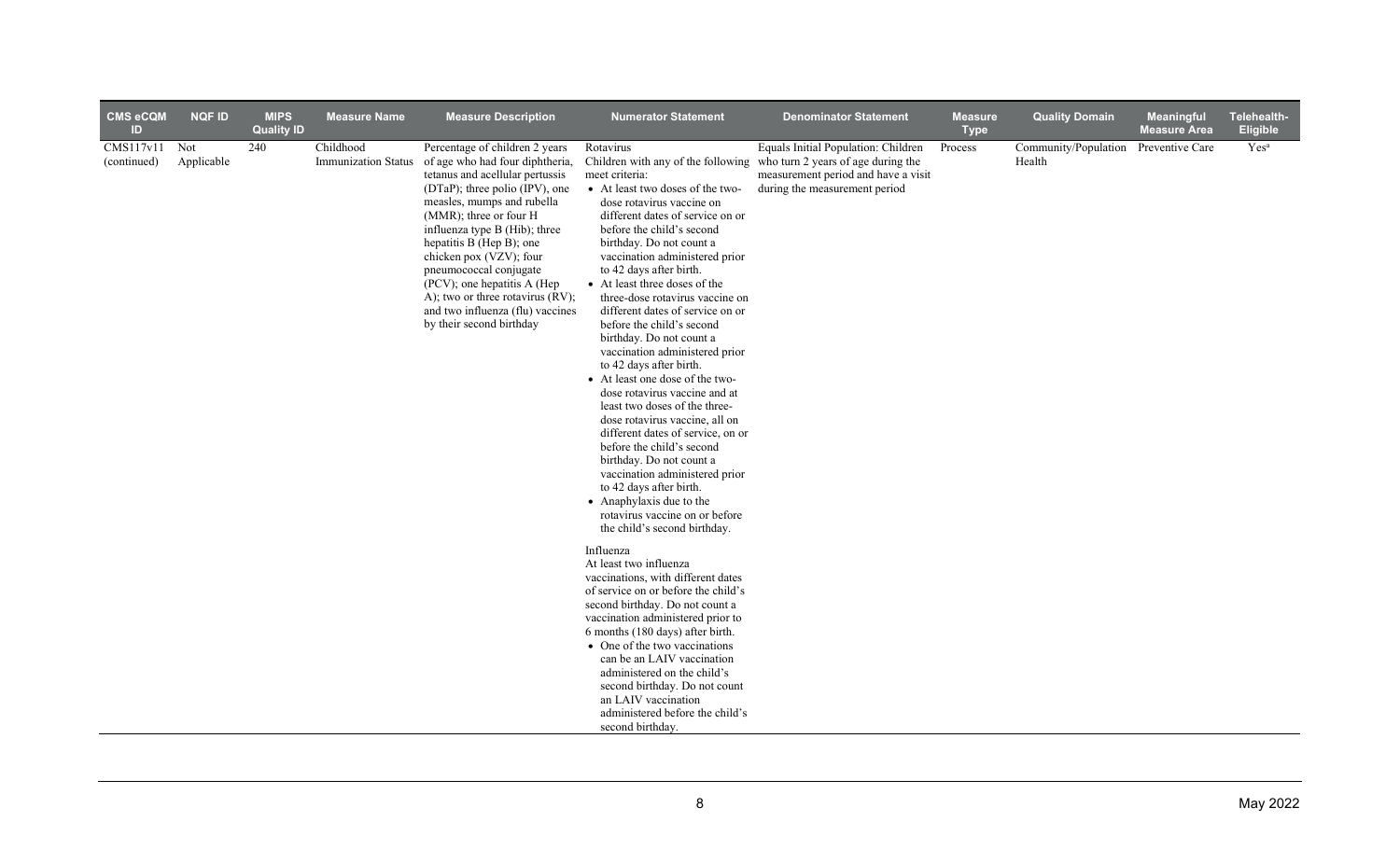| <b>CMS eCQM</b><br>ID | <b>NQF ID</b>            | <b>MIPS</b><br><b>Quality ID</b> | <b>Measure Name</b>                                                  | <b>Measure Description</b>                                                                                                                                                                                                                                                                                                                  | <b>Numerator Statement</b>                                                                                                                                                                                                                                                                                                                                                                                                                                                                                                                                          | <b>Denominator Statement</b>                                                                                                                                                               | <b>Measure</b><br><b>Type</b> | <b>Quality Domain</b>                          | <b>Meaningful</b><br><b>Measure Area</b> | Telehealth-<br><b>Eligible</b> |
|-----------------------|--------------------------|----------------------------------|----------------------------------------------------------------------|---------------------------------------------------------------------------------------------------------------------------------------------------------------------------------------------------------------------------------------------------------------------------------------------------------------------------------------------|---------------------------------------------------------------------------------------------------------------------------------------------------------------------------------------------------------------------------------------------------------------------------------------------------------------------------------------------------------------------------------------------------------------------------------------------------------------------------------------------------------------------------------------------------------------------|--------------------------------------------------------------------------------------------------------------------------------------------------------------------------------------------|-------------------------------|------------------------------------------------|------------------------------------------|--------------------------------|
| CMS122v11             | Not<br>Applicable        | 001                              | Diabetes:<br>Hemoglobin A1c<br>$(HbA1c)$ Poor<br>Control ( $> 9\%$ ) | Percentage of patients 18-75<br>years of age with diabetes who<br>had hemoglobin $A1c > 9.0\%$<br>during the measurement period                                                                                                                                                                                                             | Patients whose most recent<br>HbA1c level (performed during<br>the measurement period) is $>9.0\%$<br>or is missing, or was not<br>performed during the<br>measurement period                                                                                                                                                                                                                                                                                                                                                                                       | Equals Initial Population: Patients<br>18-75 years of age by the end of the<br>measurement period, with diabetes<br>with a visit during the measurement<br>period                          | Intermediate<br>Outcome       | <b>Effective Clinical Care</b>                 | Management of<br>Chronic<br>Conditions   | Yes <sup>a</sup>               |
| CMS124v11             | Not<br>Applicable        | 309                              | Cervical Cancer<br>Screening                                         | Percentage of women 21-64<br>years of age who were screened<br>for cervical cancer using either<br>of the following criteria:<br>• Women age 21-64 who had<br>cervical cytology performed<br>within the last 3 years<br>• Women age 30-64 who had<br>cervical human<br>papillomavirus (HPV)<br>testing performed within the<br>last 5 years | Women with one or more<br>screenings for cervical cancer.<br>Appropriate screenings are<br>defined by any one of the<br>following criteria:<br>• Cervical cytology performed<br>during the measurement period<br>or the two years prior to the<br>measurement period for<br>women who are at least 21<br>years old at the time of the test<br>• Cervical human papillomavirus<br>(HPV) testing performed<br>during the measurement period<br>or the four years prior to the<br>measurement period for<br>women who are 30 years or<br>older at the time of the test | Equals Initial Population: Women<br>24-64 years of age by the end of the<br>measurement period with a visit<br>during the measurement period                                               | Process                       | <b>Effective Clinical Care</b>                 | Preventive Care                          | Yes <sup>a</sup>               |
| CMS125v11             | <b>Not</b><br>Applicable | 112                              | <b>Breast Cancer</b><br>Screening                                    | Percentage of women 50-74<br>years of age who had a<br>mammogram to screen for<br>breast cancer in the 27 months<br>prior to the end of the<br><b>Measurement Period</b>                                                                                                                                                                    | Women with one or more<br>mammograms any time on or<br>between October 1 two years prior measurement period with a visit<br>to the measurement period and the during the measurement period<br>end of the measurement period                                                                                                                                                                                                                                                                                                                                        | Equals Initial Population: Women<br>52-74 years of age by the end of the                                                                                                                   | Process                       | <b>Effective Clinical Care</b>                 | Preventive Care                          | Yes <sup>a</sup>               |
| CMS127v11             | Not<br>Applicable        | 111                              | Pneumococcal<br>Vaccination Status<br>for Older Adults               | Percentage of patients 66 years<br>of age and older who have<br>received a pneumococcal<br>vaccine                                                                                                                                                                                                                                          | Patients who received a<br>pneumococcal vaccination on or<br>after their 60th birthday and<br>period                                                                                                                                                                                                                                                                                                                                                                                                                                                                | Equals Initial Population: Patients<br>66 years of age and older at the start<br>of the measurement period with a<br>before the end of the measurement visit during the measurement period | Process                       | Community/Population Preventive Care<br>Health |                                          | Yes <sup>a</sup>               |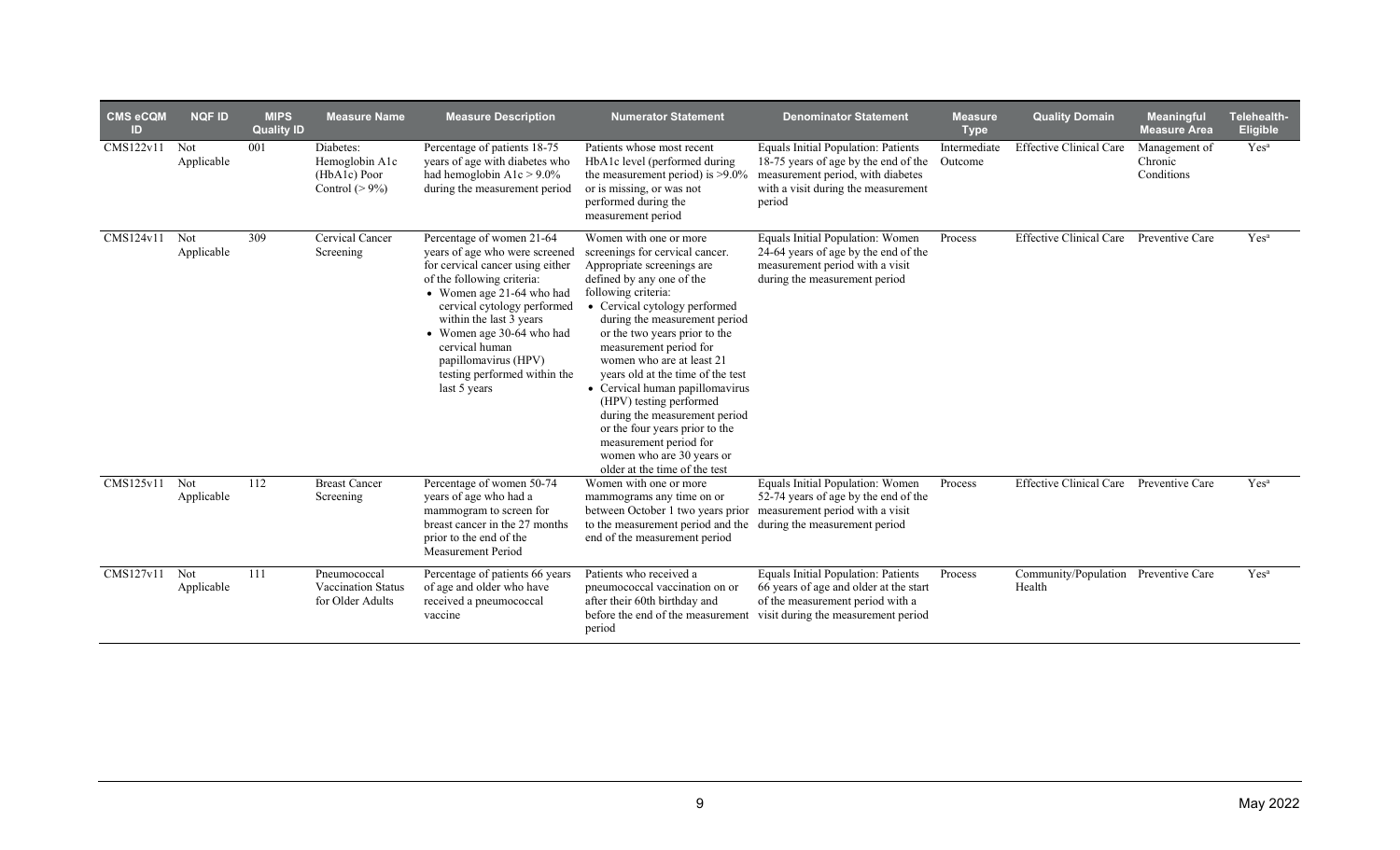| <b>CMS eCQM</b><br>ID. | <b>NQF ID</b>     | <b>MIPS</b><br><b>Quality ID</b> | <b>Measure Name</b>                                                                                                    | <b>Measure Description</b>                                                                                                                                                                                                                                                                                                                                                                                                                                                                                               | <b>Numerator Statement</b>                                                                                                                                                                                                                                                                                                                                                                              | <b>Denominator Statement</b>                                                                                                                                                                                                                                                                                                                                                              | <b>Measure</b><br><b>Type</b> | <b>Quality Domain</b>            | <b>Meaningful</b><br><b>Measure Area</b>                        | <b>Telehealth-</b><br><b>Eligible</b> |
|------------------------|-------------------|----------------------------------|------------------------------------------------------------------------------------------------------------------------|--------------------------------------------------------------------------------------------------------------------------------------------------------------------------------------------------------------------------------------------------------------------------------------------------------------------------------------------------------------------------------------------------------------------------------------------------------------------------------------------------------------------------|---------------------------------------------------------------------------------------------------------------------------------------------------------------------------------------------------------------------------------------------------------------------------------------------------------------------------------------------------------------------------------------------------------|-------------------------------------------------------------------------------------------------------------------------------------------------------------------------------------------------------------------------------------------------------------------------------------------------------------------------------------------------------------------------------------------|-------------------------------|----------------------------------|-----------------------------------------------------------------|---------------------------------------|
| CMS128v11              | Not<br>Applicable | 009                              | Anti-depressant<br>Medication<br>Management                                                                            | Percentage of patients 18 years<br>of age and older who were<br>treated with antidepressant<br>medication, had a diagnosis of<br>major depression, and who<br>remained on an antidepressant<br>medication treatment. Two rates days).<br>are reported.<br>a. Percentage of patients who<br>remained on an<br>antidepressant medication for (6 months) of continuous<br>at least 84 days (12 weeks).<br>b. Percentage of patients who<br>remained on an<br>antidepressant medication for<br>at least 180 days (6 months). | Numerator 1: Patients who have<br>received antidepressant<br>medication for at least 84 days (12)<br>weeks) of continuous treatment<br>beginning on the IPSD through<br>114 days after the IPSD (115 total<br>Numerator 2: Patients who have<br>received antidepressant<br>medications for at least 180 days<br>treatment beginning on the IPSD<br>through 231 days after the IPSD<br>(232 total days). | <b>Equals Initial Population: Patients</b><br>18 years of age and older as of April<br>30 of the measurement period who<br>were dispensed antidepressant<br>medications during the Intake<br>Period, and were diagnosed with<br>major depression 60 days prior to, or<br>60 days after the dispensing event<br>and had a visit 60 days prior to, or<br>60 days after the dispensing event | Process                       | <b>Effective Clinical Care</b>   | Prevention,<br>Treatment, and<br>Management of<br>Mental Health | Yes <sup>a</sup>                      |
| CMS129v12              | 0389e             | 102                              | Prostate Cancer:<br>Avoidance of<br>Overuse of Bone<br>Scan for Staging<br>Low Risk Prostate<br><b>Cancer Patients</b> | Percentage of patients,<br>regardless of age, with a<br>diagnosis of prostate cancer at<br>low (or very low) risk of<br>recurrence receiving interstitial<br>prostate brachytherapy, OR<br>external beam radiotherapy to<br>the prostate, OR radical<br>prostatectomy who did not have<br>a bone scan performed at any<br>time since diagnosis of prostate<br>cancer                                                                                                                                                     | Patients who did not have a bone<br>scan performed at any time since<br>diagnosis of prostate cancer                                                                                                                                                                                                                                                                                                    | Equals Initial Population at low (or<br>very low) risk of recurrence<br>receiving interstitial prostate<br>brachytherapy, OR external beam<br>radiotherapy to the prostate, OR<br>radical prostatectomy                                                                                                                                                                                   | Process                       | Efficiency and Cost<br>Reduction | Appropriate<br>Use of<br>Healthcare                             | No <sup>c</sup>                       |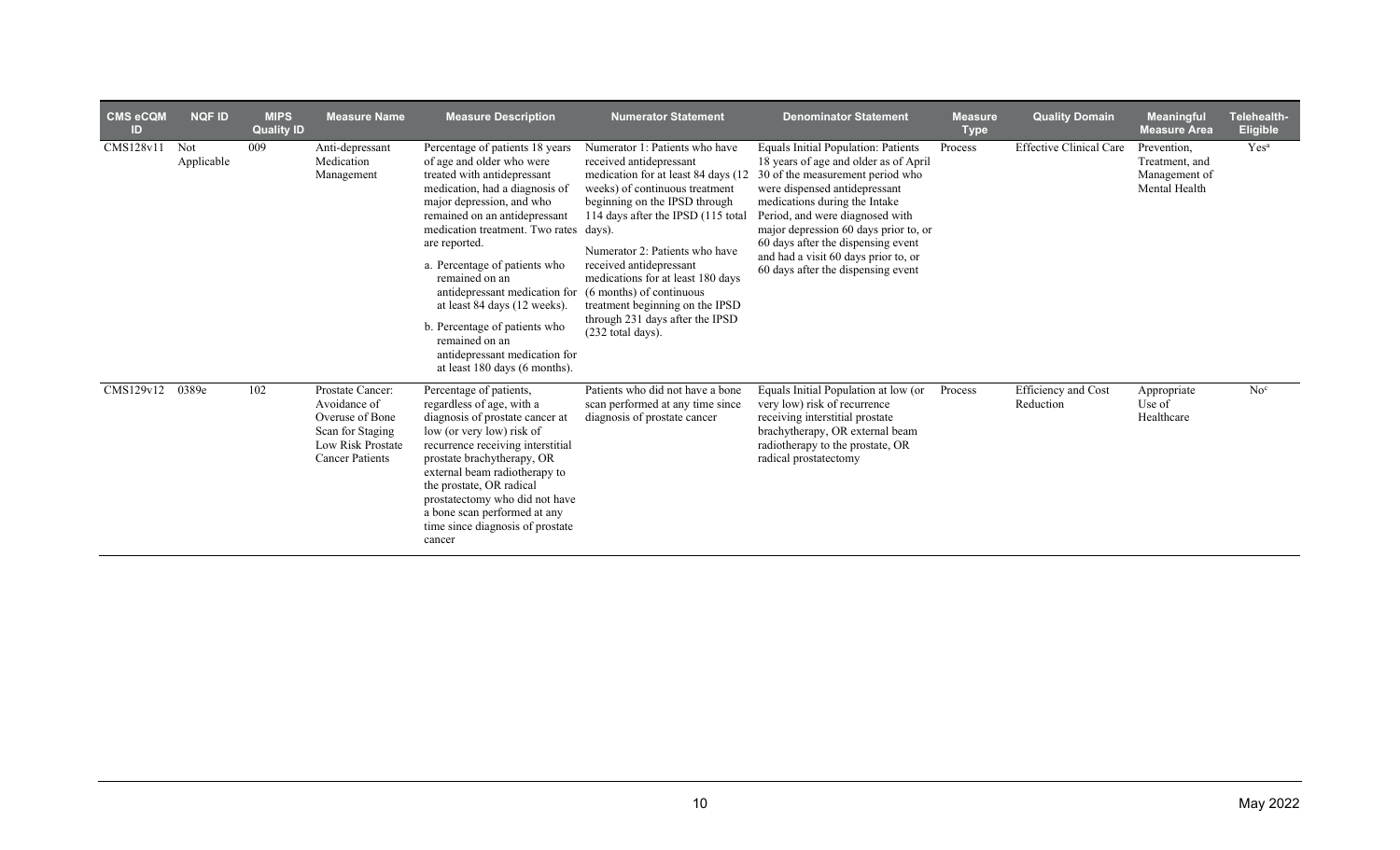| <b>CMS eCQM</b><br>ID | <b>NQF ID</b>     | <b>MIPS</b><br><b>Quality ID</b> | <b>Measure Name</b>            | <b>Measure Description</b>                                                                                                                                                                                                                                                                                                                                                                                                                                                                                                | <b>Numerator Statement</b>                                                                                                                                                                                                                                                                                                                                                                                                                                                                                                                                                                                                                                              | <b>Denominator Statement</b>                                                                                                                                      | <b>Measure</b><br><b>Type</b> | <b>Quality Domain</b>          | Meaningful<br><b>Measure Area</b>      | Telehealth-<br>Eligible |
|-----------------------|-------------------|----------------------------------|--------------------------------|---------------------------------------------------------------------------------------------------------------------------------------------------------------------------------------------------------------------------------------------------------------------------------------------------------------------------------------------------------------------------------------------------------------------------------------------------------------------------------------------------------------------------|-------------------------------------------------------------------------------------------------------------------------------------------------------------------------------------------------------------------------------------------------------------------------------------------------------------------------------------------------------------------------------------------------------------------------------------------------------------------------------------------------------------------------------------------------------------------------------------------------------------------------------------------------------------------------|-------------------------------------------------------------------------------------------------------------------------------------------------------------------|-------------------------------|--------------------------------|----------------------------------------|-------------------------|
| CMS130v11             | Not<br>Applicable | 113                              | Colorectal Cancer<br>Screening | Percentage of adults 45-75<br>years of age who had<br>appropriate screening for<br>colorectal cancer                                                                                                                                                                                                                                                                                                                                                                                                                      | Patients with one or more<br>screenings for colorectal cancer.<br>Appropriate screenings are<br>defined by any one of the<br>following criteria:<br>• Fecal occult blood test (FOBT)<br>during the measurement period<br>• FIT-DNA during the<br>measurement period or the two<br>years prior to the measurement<br>period<br>• Flexible sigmoidoscopy during<br>the measurement period or the<br>four years prior to the<br>measurement period<br>• CT Colonography during the<br>measurement period or the four<br>years prior to the measurement<br>period<br>• Colonoscopy during the<br>measurement period or the nine<br>years prior to the measurement<br>period | Equals Initial Population: Patients<br>46-75 years of age by the end of the<br>measurement period with a visit<br>during the measurement period                   | Process                       | <b>Effective Clinical Care</b> | Preventive Care                        | Yes <sup>a</sup>        |
| CMS131v11             | Not<br>Applicable | 117                              | Diabetes: Eye Exam             | Percentage of patients 18-75<br>years of age with diabetes and<br>an active diagnosis of<br>retinopathy in any part of the<br>measurement period who had a<br>retinal or dilated eye exam by<br>an eye care professional during<br>the measurement period or<br>diabetics with no diagnosis of<br>retinopathy in any part of the<br>measurement period who had a<br>retinal or dilated eye exam by<br>an eye care professional during<br>the measurement period or in<br>the 12 months prior to the<br>measurement period | Patients with an eye screening for<br>diabetic retinal disease. This<br>includes diabetics who had one of<br>the following:<br>• Diabetic with a diagnosis of<br>retinopathy in any part of the<br>measurement period and a<br>retinal or dilated eye exam by<br>an eye care professional in the<br>measurement period<br>• Diabetic with no diagnosis of<br>retinopathy in any part of the<br>measurement period and a<br>retinal or dilated eye exam by<br>an eye care professional in the<br>measurement period or the year<br>prior to the measurement<br>period                                                                                                    | Equals Initial Population: Patients<br>18-75 years of age by the end of the<br>measurement period, with diabetes<br>with a visit during the measurement<br>period | Process                       | <b>Effective Clinical Care</b> | Management of<br>Chronic<br>Conditions | Yes <sup>a</sup>        |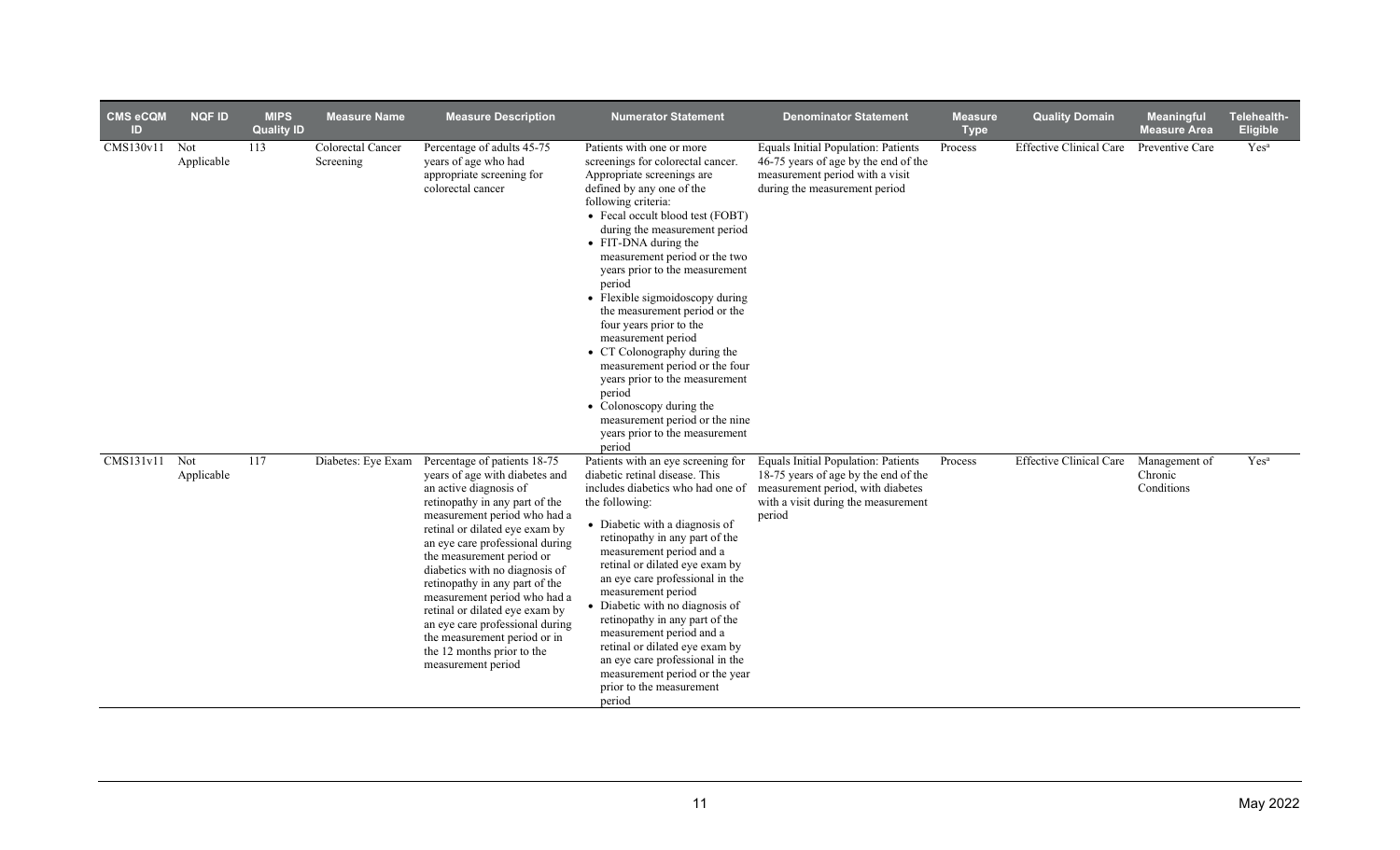| <b>CMS eCQM</b><br>ID | <b>NQF ID</b>     | <b>MIPS</b><br><b>Quality ID</b> | <b>Measure Name</b>                                                                                                                                                                                                                                         | <b>Measure Description</b>                                                                                                                                                                                                                                                                                                                                                      | <b>Numerator Statement</b>                                                                                                                                                      | <b>Denominator Statement</b>                                                                                                                                      | <b>Measure</b><br><b>Type</b> | <b>Quality Domain</b>          | <b>Meaningful</b><br><b>Measure Area</b> | Telehealth-<br>Eligible |
|-----------------------|-------------------|----------------------------------|-------------------------------------------------------------------------------------------------------------------------------------------------------------------------------------------------------------------------------------------------------------|---------------------------------------------------------------------------------------------------------------------------------------------------------------------------------------------------------------------------------------------------------------------------------------------------------------------------------------------------------------------------------|---------------------------------------------------------------------------------------------------------------------------------------------------------------------------------|-------------------------------------------------------------------------------------------------------------------------------------------------------------------|-------------------------------|--------------------------------|------------------------------------------|-------------------------|
| CMS133v11             | 0565e             | 191                              | Cataracts: 20/40 or<br><b>Better Visual Acuity</b><br>within 90 Days<br><b>Following Cataract</b><br>Surgery                                                                                                                                                | Percentage of cataract surgeries<br>for patients aged 18 and older<br>with a diagnosis of<br>uncomplicated cataract and no<br>significant ocular conditions<br>impacting the visual outcome of<br>surgery and had best-corrected<br>visual acuity of 20/40 or better<br>(distance or near) achieved in<br>the operative eye within 90<br>days following the cataract<br>surgery | Cataract surgeries with best-<br>corrected visual acuity of 20/40 or<br>better (distance or near) achieved<br>in the operative eye within 90<br>days following cataract surgery | Equals Initial Population: All<br>cataract surgeries for patients aged<br>18 years and older who did not meet<br>any exclusion criteria                           | Outcome                       | <b>Effective Clinical Care</b> | Management of<br>Chronic<br>Conditions   | No <sup>c</sup>         |
| CMS134v11             | Not<br>Applicable | 119                              | Diabetes: Medical<br>Attention for<br>Nephropathy                                                                                                                                                                                                           | The percentage of patients 18-<br>75 years of age with diabetes<br>who had a nephropathy<br>screening test or evidence of<br>nephropathy during the<br>measurement period                                                                                                                                                                                                       | Patients with a screening for<br>nephropathy or evidence of<br>nephropathy during the<br>measurement period                                                                     | Equals Initial Population: Patients<br>18-75 years of age by the end of the<br>measurement period, with diabetes<br>with a visit during the measurement<br>period | Process                       | <b>Effective Clinical Care</b> | Management of<br>Chronic<br>Conditions   | Yes <sup>a</sup>        |
| CMS135v11             | 0081e             | 005                              | Heart Failure (HF):<br>Angiotensin-<br>Converting Enzyme<br>(ACE) Inhibitor or<br>Angiotensin<br>Receptor Blocker<br>$(ARB)$ or<br>Angiotensin<br>Receptor-Neprilysin<br>Inhibitor (ARNI)<br>Therapy for Left<br>Ventricular Systolic<br>Dysfunction (LVSD) | Percentage of patients aged 18<br>years and older with a diagnosis<br>of heart failure (HF) with a<br>current or prior left ventricular<br>ejection fraction (LVEF)<br>$\leq 40\%$ who were prescribed or<br>already taking ACE inhibitor or<br>ARB or ARNI therapy during<br>the measurement period                                                                            | Patients who were prescribed or<br>already taking ACE inhibitor or<br>ARB or ARNI therapy during the<br>measurement period                                                      | Equals Initial Population with a<br>current or prior LVEF $\leq$ 40%                                                                                              | Process                       | <b>Effective Clinical Care</b> | Management of<br>Chronic<br>Conditions   | Yes <sup>a</sup>        |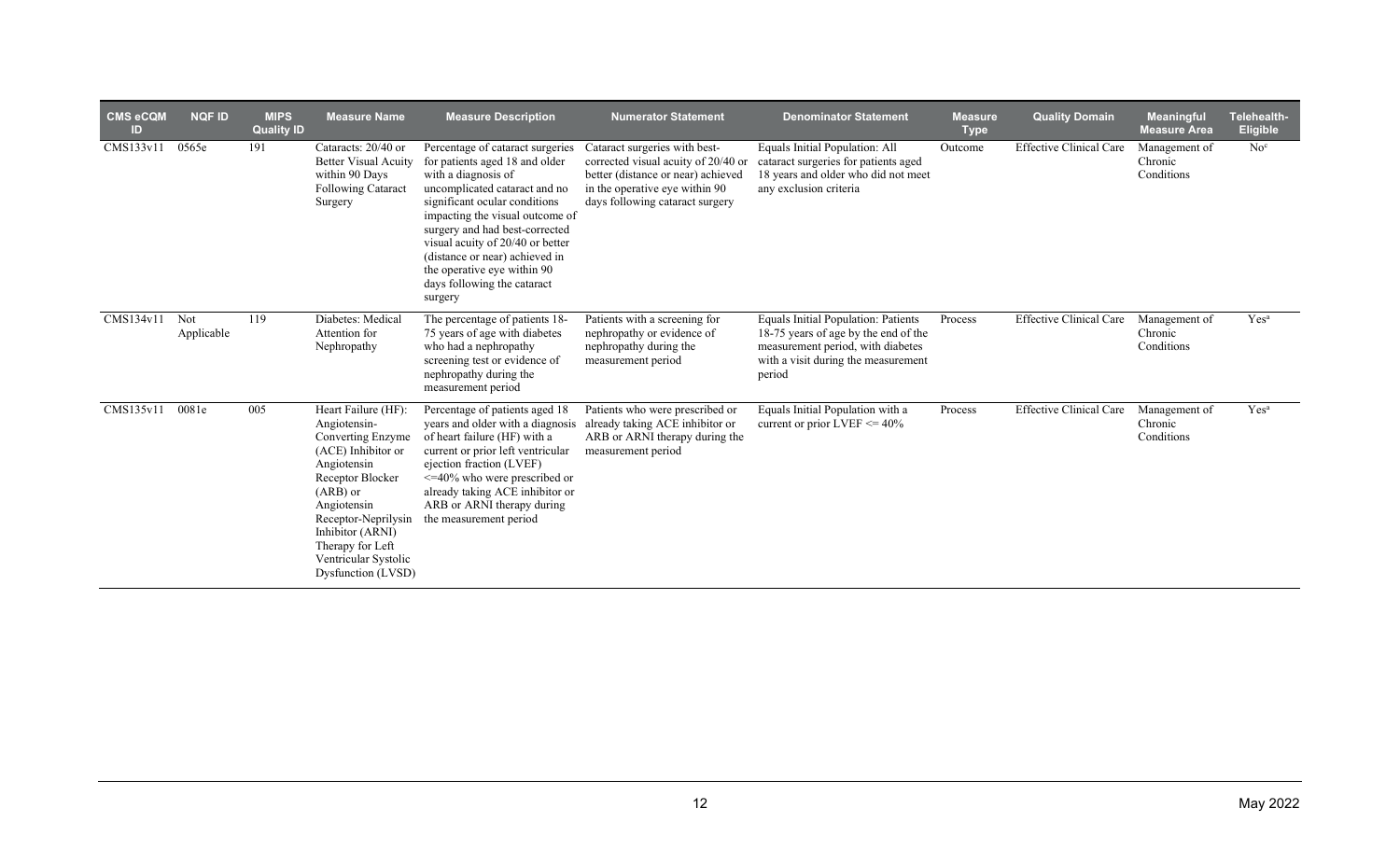| <b>CMS eCQM</b><br>ID | <b>NQF ID</b> | <b>MIPS</b><br><b>Quality ID</b> | <b>Measure Name</b>                                                          | <b>Measure Description</b>                                                                                                                                                                                                                                                                                                                                                                                                                                                                                                                                                                                                                                                  | <b>Numerator Statement</b>                                                                                                                                                                                                                                                                                                                                    | <b>Denominator Statement</b>                                                                                                                                                                                                                                                                                                                                                                                                                                                                                                                                                                                                                                                                                                                                                                                                                                                                                                                                                                                                                                                                                                                                       | <b>Measure</b><br><b>Type</b> | <b>Quality Domain</b>          | <b>Meaningful</b><br><b>Measure Area</b>                        | Telehealth-<br><b>Eligible</b> |
|-----------------------|---------------|----------------------------------|------------------------------------------------------------------------------|-----------------------------------------------------------------------------------------------------------------------------------------------------------------------------------------------------------------------------------------------------------------------------------------------------------------------------------------------------------------------------------------------------------------------------------------------------------------------------------------------------------------------------------------------------------------------------------------------------------------------------------------------------------------------------|---------------------------------------------------------------------------------------------------------------------------------------------------------------------------------------------------------------------------------------------------------------------------------------------------------------------------------------------------------------|--------------------------------------------------------------------------------------------------------------------------------------------------------------------------------------------------------------------------------------------------------------------------------------------------------------------------------------------------------------------------------------------------------------------------------------------------------------------------------------------------------------------------------------------------------------------------------------------------------------------------------------------------------------------------------------------------------------------------------------------------------------------------------------------------------------------------------------------------------------------------------------------------------------------------------------------------------------------------------------------------------------------------------------------------------------------------------------------------------------------------------------------------------------------|-------------------------------|--------------------------------|-----------------------------------------------------------------|--------------------------------|
| $CMS136v12$ Not       | Applicable    | 366                              | Follow-Up Care for<br>Children Prescribed<br><b>ADHD</b> Medication<br>(ADD) | Percentage of children 6-12<br>years of age and newly<br>prescribed a medication for<br>attention-deficit/hyperactivity<br>disorder (ADHD) who had<br>appropriate follow-up care.<br>Two rates are reported.<br>a. Percentage of children who<br>had one follow-up visit with<br>a practitioner with<br>prescribing authority during<br>the 30-Day Initiation Phase.<br>b. Percentage of children who<br>remained on ADHD<br>medication for at least 210<br>days and who, in addition to<br>the visit in the Initiation<br>Phase, had at least two<br>additional follow-up visits<br>with a practitioner within<br>270 days (9 months) after the<br>Initiation Phase ended. | Numerator 1: Patients who had at<br>least one visit with a practitioner<br>with prescribing authority during<br>the Initiation Phase.<br>Numerator 2: Patients who had at<br>least one visit with a practitioner<br>with prescribing authority during<br>the Initiation Phase, and at least<br>two follow-up visits during the<br>31-300 days after the IPSD. | Equals Initial Population:<br>Initial Population 1: Children 6-12<br>years of age as of the Intake Period<br>who were prescribed an ADHD<br>medication during the Intake Period<br>and who had a visit during the<br>measurement period. Children are<br>removed if they were actively on<br>ADHD medication in the 120 days<br>prior to the IPSD, or had an acute<br>inpatient stay with a principal<br>diagnosis of mental, behavioral or<br>neurodevelopmental disorder during<br>the Initiation Phase.<br>Initial Population 2: Children 6-12<br>years of age as of the Intake Period<br>who were prescribed an ADHD<br>medication during the Intake Period<br>and remained on the medication for<br>at least 210 days during the 301-day<br>period, beginning on the IPSD<br>through 300 days after the IPSD,<br>and who had a visit during the<br>measurement period. Children are<br>removed if they were actively on<br>ADHD medication in the 120 days<br>prior to the IPSD, or had an acute<br>inpatient stay with a principal<br>diagnosis of mental, behavioral or<br>neurodevelopmental disorder during<br>the Continuation and Maintenance<br>Phase. | Process                       | <b>Effective Clinical Care</b> | Prevention,<br>Treatment, and<br>Management of<br>Mental Health | Yes <sup>a</sup>               |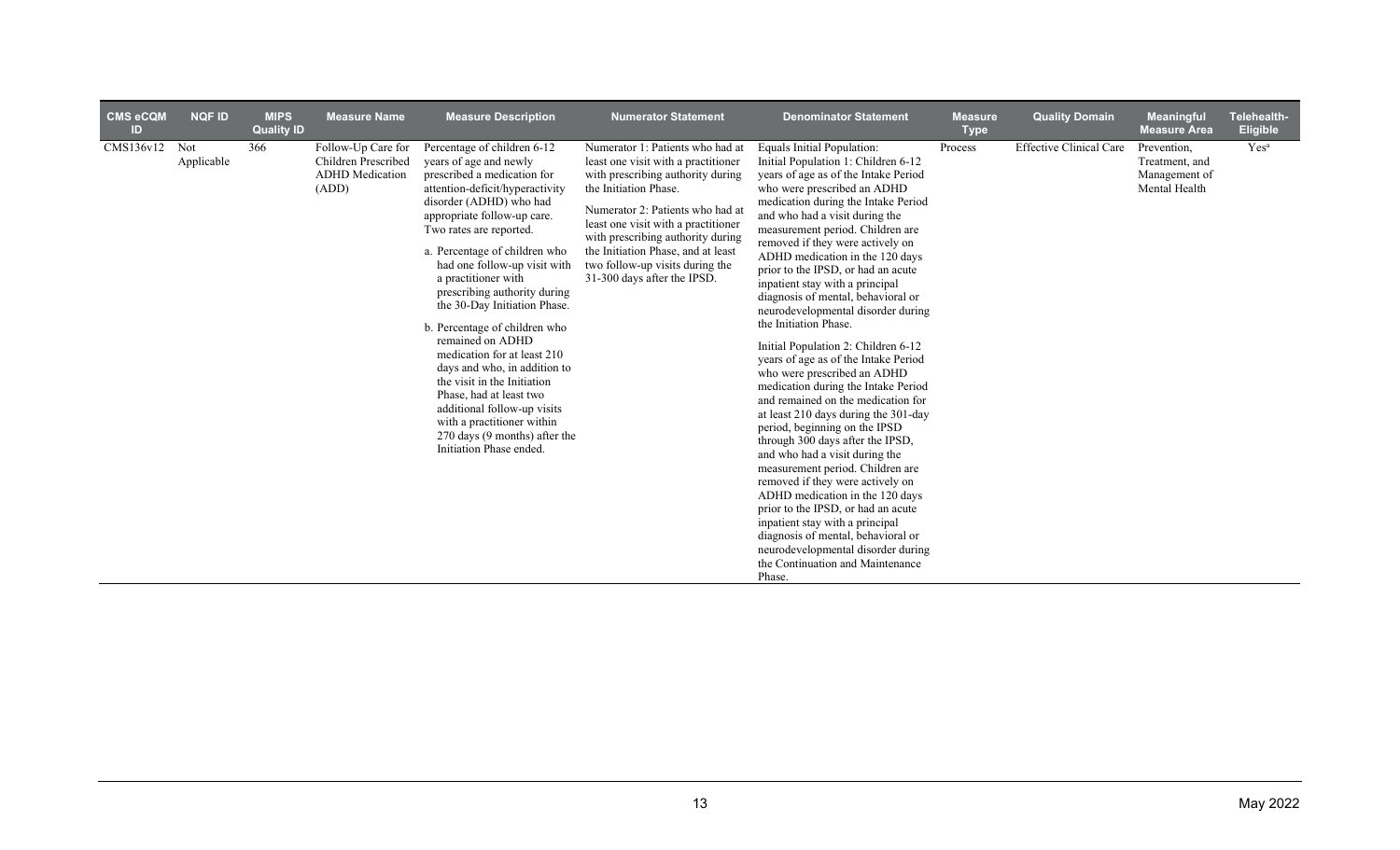| <b>CMS eCQM</b><br>ID | <b>NQF ID</b>     | <b>MIPS</b><br><b>Quality ID</b> | <b>Measure Name</b>                                                           | <b>Measure Description</b>                                                                                                                                                                                                                                                                                                                                                                                                                                                                                                                                                                              | <b>Numerator Statement</b>                                                                                                                                                                                                                                                                                                                                                                                                                                                                                                                                                                                                                                                                                | <b>Denominator Statement</b>                                                                                                                                                                                                                              | <b>Measure</b><br><b>Type</b> | <b>Quality Domain</b>          | <b>Meaningful</b><br><b>Measure Area</b>                                   | Telehealth-<br><b>Eligible</b> |
|-----------------------|-------------------|----------------------------------|-------------------------------------------------------------------------------|---------------------------------------------------------------------------------------------------------------------------------------------------------------------------------------------------------------------------------------------------------------------------------------------------------------------------------------------------------------------------------------------------------------------------------------------------------------------------------------------------------------------------------------------------------------------------------------------------------|-----------------------------------------------------------------------------------------------------------------------------------------------------------------------------------------------------------------------------------------------------------------------------------------------------------------------------------------------------------------------------------------------------------------------------------------------------------------------------------------------------------------------------------------------------------------------------------------------------------------------------------------------------------------------------------------------------------|-----------------------------------------------------------------------------------------------------------------------------------------------------------------------------------------------------------------------------------------------------------|-------------------------------|--------------------------------|----------------------------------------------------------------------------|--------------------------------|
| CMS137v11             | Not<br>Applicable | 305                              | Initiation and<br>Engagement of<br>Substance Use<br><b>Disorder Treatment</b> | Percentage of patients 13 years<br>of age and older with a new<br>substance use disorder (SUD)<br>episode who received the<br>following (Two rates are<br>reported):<br>a. Percentage of patients who<br>initiated treatment, including<br>either an intervention or<br>medication for the treatment<br>of SUD, within 14 days of<br>the new SUD episode.<br>b. Percentage of patients who<br>engaged in ongoing<br>treatment, including two<br>additional interventions or<br>short-term medications, or<br>one long-term medication for<br>the treatment of SUD, within<br>34 days of the initiation. | Numerator 1: Initiation of<br>treatment includes either<br>an intervention or medication for<br>the treatment of SUD within 14<br>days of the new SUD episode<br>Numerator 2: Engagement in<br>ongoing SUD treatment within 34<br>days of initiation includes:<br>1. A long-acting SUD medication<br>on the day after the initiation<br>through 34 days after the<br>initiation of treatment<br>2. One of the following options<br>on the day after the initiation of<br>treatment through 34 days after<br>the initiation of treatment: a)<br>two engagement visits, b) two<br>engagement medication<br>treatment events, c) one<br>engagement visit and one<br>engagement medication<br>treatment event | <b>Equals Initial Population: Patients</b><br>age 13 years of age and older as of<br>the start of the measurement period<br>who were diagnosed with a new<br>SUD episode during a visit between<br>January 1 and November 14 of the<br>measurement period | Process                       | <b>Effective Clinical Care</b> | Prevention and<br>Treatment of<br>Opioid and<br>Substance Use<br>Disorders | Yes <sup>a</sup>               |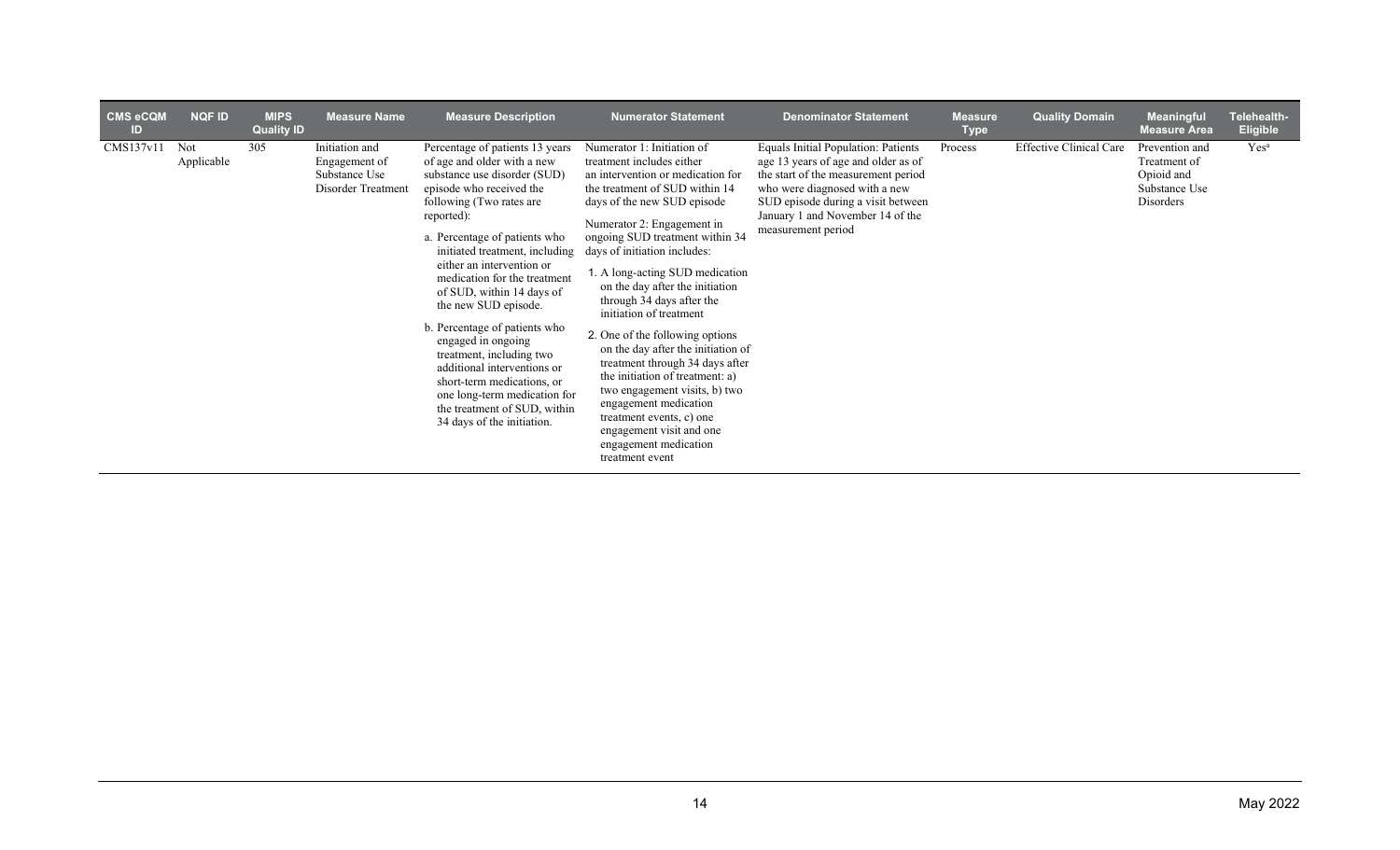| <b>CMS eCQM</b><br>ID         | <b>NQF ID</b>     | <b>MIPS</b><br><b>Quality ID</b> | <b>Measure Name</b>                                                                          | <b>Measure Description</b>                                                                                                                                                                                                                                                                                                                                                                                                                                                                                                                                                                                                                                                                                                                  | <b>Numerator Statement</b>                                                                                                                                                                                                                                                                         | <b>Denominator Statement</b>                                                                                                                                                                                                                                   | <b>Measure</b><br><b>Type</b> | <b>Quality Domain</b> | Meaningful<br><b>Measure Area</b>                                                               | Telehealth-<br><b>Eligible</b> |
|-------------------------------|-------------------|----------------------------------|----------------------------------------------------------------------------------------------|---------------------------------------------------------------------------------------------------------------------------------------------------------------------------------------------------------------------------------------------------------------------------------------------------------------------------------------------------------------------------------------------------------------------------------------------------------------------------------------------------------------------------------------------------------------------------------------------------------------------------------------------------------------------------------------------------------------------------------------------|----------------------------------------------------------------------------------------------------------------------------------------------------------------------------------------------------------------------------------------------------------------------------------------------------|----------------------------------------------------------------------------------------------------------------------------------------------------------------------------------------------------------------------------------------------------------------|-------------------------------|-----------------------|-------------------------------------------------------------------------------------------------|--------------------------------|
| CMS138v11                     | 0028e             | 226                              | Preventive Care and<br>Screening: Tobacco<br>Use: Screening and<br>Cessation<br>Intervention | Percentage of patients aged 18<br>vears and older who were<br>screened for tobacco use one or<br>more times during the<br>measurement period AND who<br>received tobacco cessation<br>intervention during the<br>measurement period or in the<br>six months prior to the<br>measurement period if<br>identified as a tobacco user.                                                                                                                                                                                                                                                                                                                                                                                                          | Population 1:<br>Patients who were screened for<br>tobacco use at least once during<br>the measurement period<br>Population 2:<br>Patients who received tobacco<br>cessation intervention during the<br>measurement period or in the six<br>months prior to the measurement<br>period              | Population 1:<br><b>Equals Initial Population</b><br>Population 2:<br>Equals Initial Population who were<br>screened for tobacco use during the<br>measurement period and identified<br>as a tobacco user<br>Population 3:<br><b>Equals Initial Population</b> | Process                       | Health                | Community/Population Prevention and<br>Treatment of<br>Opioid and<br>Substance Use<br>Disorders | Yes <sup>a</sup>               |
|                               |                   |                                  |                                                                                              | Three rates are reported:<br>a. Percentage of patients aged<br>18 years and older who were<br>screened for tobacco use one<br>or more times during the<br>measurement period<br>b. Percentage of patients aged<br>18 years and older who were<br>identified as a tobacco user<br>during the measurement<br>period who received tobacco<br>cessation intervention during<br>the measurement period or in<br>the six months prior to the<br>measurement period<br>c. Percentage of patients aged<br>18 years and older who were<br>screened for tobacco use one<br>or more times during the<br>measurement period AND<br>who received tobacco<br>cessation intervention during<br>the measurement period or in<br>the six months prior to the | Population 3:<br>Patients who were screened for<br>tobacco use at least once during<br>the measurement period AND<br>who received tobacco cessation<br>intervention during the<br>measurement period or in the six<br>months prior to the measurement<br>period if identified as a tobacco<br>user |                                                                                                                                                                                                                                                                |                               |                       |                                                                                                 |                                |
|                               |                   |                                  |                                                                                              | measurement period if<br>identified as a tobacco user                                                                                                                                                                                                                                                                                                                                                                                                                                                                                                                                                                                                                                                                                       |                                                                                                                                                                                                                                                                                                    |                                                                                                                                                                                                                                                                |                               |                       |                                                                                                 |                                |
| $\overline{\text{CMS139v11}}$ | Not<br>Applicable | 318                              | Falls: Screening for<br>Future Fall Risk                                                     | Percentage of patients 65 years<br>of age and older who were<br>screened for future fall risk<br>during the measurement period                                                                                                                                                                                                                                                                                                                                                                                                                                                                                                                                                                                                              | Patients who were screened for<br>future fall risk at least once within<br>the measurement period                                                                                                                                                                                                  | Equals Initial Population: Patients<br>aged 65 years and older at the start<br>of the measurement period with a<br>visit during the measurement period                                                                                                         | Process                       | <b>Patient Safety</b> | Preventable<br>Healthcare<br>Harm                                                               | Yes <sup>a</sup>               |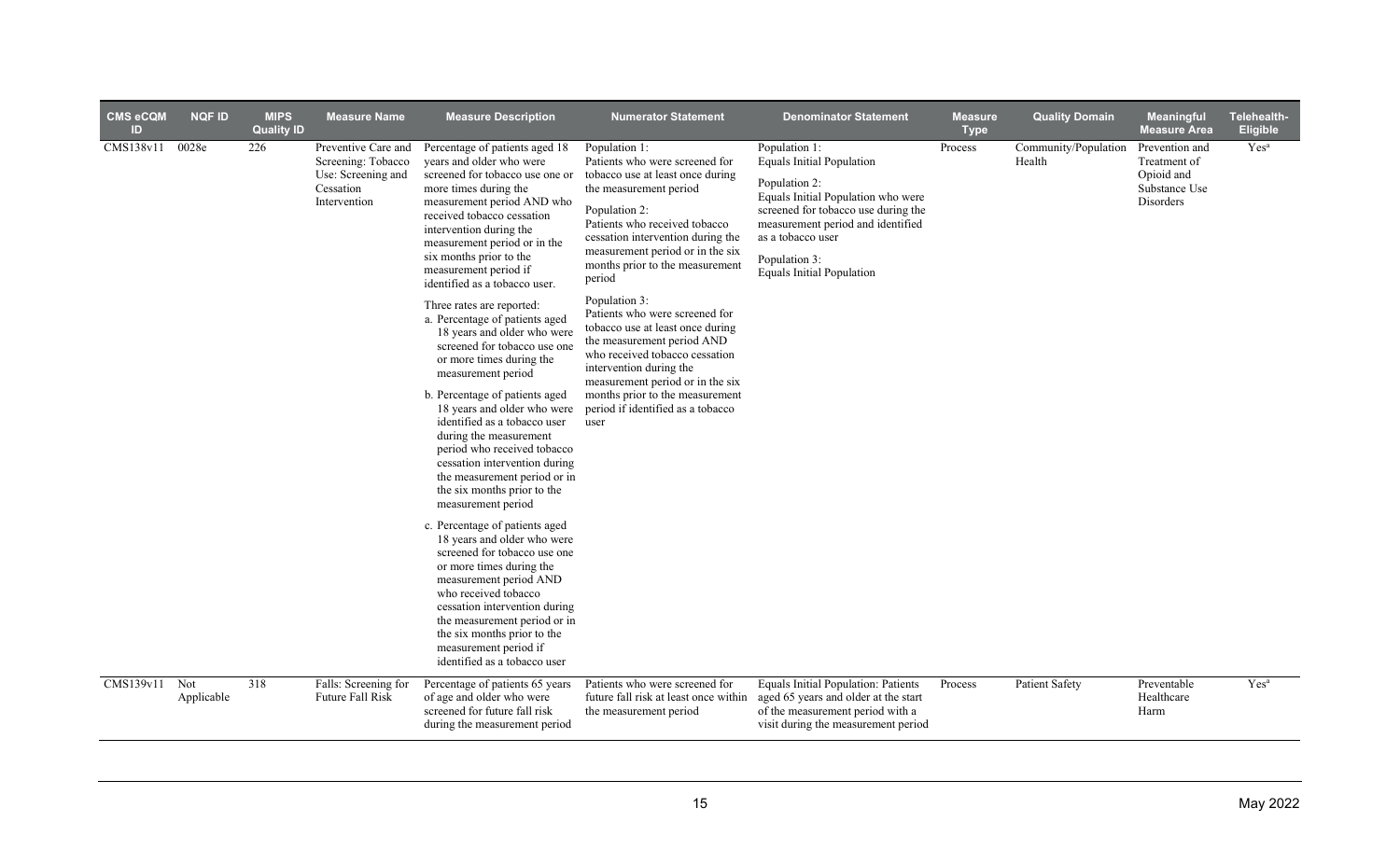| CMS eCQM<br>$\mathsf{ID}$ | <b>NQF ID</b>     | <b>MIPS</b><br><b>Quality ID</b> | <b>Measure Name</b>                                                                                                                                                                     | <b>Measure Description</b>                                                                                                                                                                                                                                                                                                                                                        | <b>Numerator Statement</b>                                                                                                                                                                                                | <b>Denominator Statement</b>                                                                                               | <b>Measure</b><br><b>Type</b> | <b>Quality Domain</b>                  | Meaningful<br><b>Measure Area</b>                            | Telehealth-<br>Eligible |
|---------------------------|-------------------|----------------------------------|-----------------------------------------------------------------------------------------------------------------------------------------------------------------------------------------|-----------------------------------------------------------------------------------------------------------------------------------------------------------------------------------------------------------------------------------------------------------------------------------------------------------------------------------------------------------------------------------|---------------------------------------------------------------------------------------------------------------------------------------------------------------------------------------------------------------------------|----------------------------------------------------------------------------------------------------------------------------|-------------------------------|----------------------------------------|--------------------------------------------------------------|-------------------------|
| CMS142v11                 | Not<br>Applicable | 019                              | Diabetic<br>Retinopathy:<br>Communication with<br>the Physician<br>Managing Ongoing<br>Diabetes Care                                                                                    | Percentage of patients aged 18<br>years and older with a diagnosis<br>of diabetic retinopathy who had<br>a dilated macular or fundus<br>exam performed with<br>documented communication to<br>the physician who manages the<br>ongoing care of the patient with<br>diabetes mellitus regarding the<br>findings of the macular or<br>fundus exam at least once<br>within 12 months | Patients with documentation, at<br>least once within 12 months, of<br>the findings of the dilated macular performed<br>or fundus exam via<br>communication to the physician<br>who manages the patient's diabetic<br>care | Equals Initial Population who had a<br>dilated macular or fundus exam                                                      | Process                       | Communication and<br>Care Coordination | Transfer of<br>Health<br>Information and<br>Interoperability | No <sup>b</sup>         |
| CMS143v11                 | 0086e             | 012                              | Primary Open-Angle<br>Glaucoma (POAG):<br>Optic Nerve<br>Evaluation                                                                                                                     | Percentage of patients aged 18<br>years and older with a diagnosis head evaluation during one or<br>of primary open-angle<br>glaucoma (POAG) who have an<br>optic nerve head evaluation<br>during one or more visits within<br>12 months                                                                                                                                          | Patients who have an optic nerve<br>more visits within 12 months                                                                                                                                                          | Equals Initial Population: All<br>patients aged 18 years and older<br>with a diagnosis of primary open-<br>angle glaucoma  | Process                       | <b>Effective Clinical Care</b>         | Management of<br>Chronic<br>Conditions                       | No <sup>b</sup>         |
| CMS144v11                 | 0083e             | 008                              | Heart Failure (HF):<br>Beta-Blocker<br>Therapy for Left<br>Ventricular Systolic<br>Dysfunction (LVSD)                                                                                   | Percentage of patients aged 18<br>years and older with a diagnosis<br>of heart failure (HF) with a<br>current or prior left ventricular<br>ejection fraction (LVEF) <=<br>40% who were prescribed or<br>already taking beta-blocker<br>therapy during the measurement<br>period                                                                                                   | Patients who were prescribed or<br>already taking beta-blocker<br>therapy during the measurement<br>period                                                                                                                | Equals Initial Population with a<br>current or prior LVEF $\leq$ 40%                                                       | Process                       | <b>Effective Clinical Care</b>         | Management of<br>Chronic<br>Conditions                       | Yes <sup>a</sup>        |
| CMS145v11                 | 0070e             | 007                              | Coronary Artery<br>Disease (CAD):<br>Beta-Blocker<br>Therapy-Prior<br>Myocardial<br>Infarction (MI) or<br>Left Ventricular<br>Systolic Dysfunction blocker therapy<br>$(LVEF \le 40\%)$ | Percentage of patients aged 18<br>years and older with a diagnosis beta-blocker therapy<br>of coronary artery disease seen<br>within a 12-month period who<br>also have a prior MI or a<br>current or prior LVEF $\leq$ =40%<br>who were prescribed beta-                                                                                                                         | Patients who were prescribed                                                                                                                                                                                              | Equals Initial Population who also<br>have prior (within the past 3 years)<br>MI or a current or prior LVEF<br>$\leq$ -40% | Process                       | <b>Effective Clinical Care</b>         | Management of<br>Chronic<br>Conditions                       | Yes <sup>a</sup>        |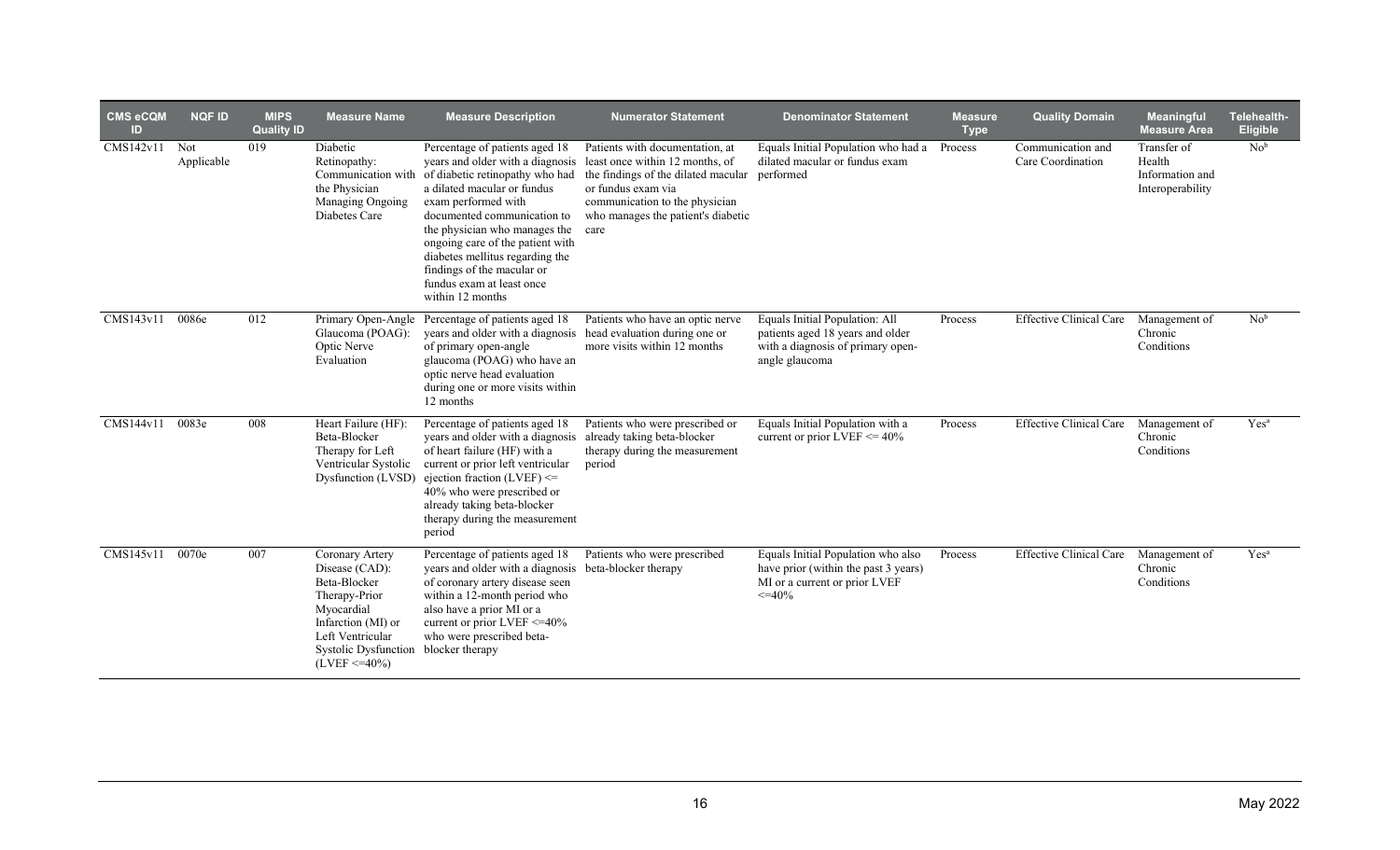| <b>CMS eCQM</b><br>ID | <b>NQF ID</b>     | <b>MIPS</b><br><b>Quality ID</b> | <b>Measure Name</b>                                                  | <b>Measure Description</b>                                                                                                                                                                                                                                                                                  | <b>Numerator Statement</b>                                                                                                                                                                                                                        | <b>Denominator Statement</b>                                                                                                                                                                                                                                                                                                       | <b>Measure</b><br><b>Type</b> | <b>Quality Domain</b>                          | <b>Meaningful</b><br><b>Measure Area</b>                        | Telehealth-<br>Eligible |
|-----------------------|-------------------|----------------------------------|----------------------------------------------------------------------|-------------------------------------------------------------------------------------------------------------------------------------------------------------------------------------------------------------------------------------------------------------------------------------------------------------|---------------------------------------------------------------------------------------------------------------------------------------------------------------------------------------------------------------------------------------------------|------------------------------------------------------------------------------------------------------------------------------------------------------------------------------------------------------------------------------------------------------------------------------------------------------------------------------------|-------------------------------|------------------------------------------------|-----------------------------------------------------------------|-------------------------|
| CMS146v11             | Not<br>Applicable | 066                              | <b>Appropriate Testing</b><br>for Pharyngitis                        | The percentage of episodes for<br>patients 3 years and older with a<br>diagnosis of pharyngitis that<br>resulted in an antibiotic order<br>and a group A streptococcus<br>(strep) test in the seven-day<br>period from three days prior to<br>the episode date through three<br>days after the episode date | A group A streptococcus test in<br>the seven-day period from three<br>days prior to the episode date<br>through three days after the<br>episode date                                                                                              | Equals Initial Population:<br>Outpatient, telephone, online<br>assessment (i.e. e-visit or virtual<br>check-in), observation, or<br>emergency department (ED) visits<br>with a diagnosis of pharyngitis or<br>tonsillitis and an antibiotic order on<br>or within 3 days after the episode<br>date among patients 3 years or older | Process                       | Efficiency and Cost<br>Reduction               | Appropriate<br>Use of<br>Healthcare                             | Yes <sup>a</sup>        |
| CMS147v12             | 0041e             | 110                              | Preventive Care and<br>Screening: Influenza<br>Immunization          | Percentage of patients aged 6<br>months and older seen for a<br>visit between October 1 and<br>March 31 who received an<br>influenza immunization OR<br>who reported previous receipt<br>of an influenza immunization                                                                                       | immunization OR who reported<br>previous receipt of an influenza<br>immunization between July 1 of<br>the year prior to the measurement<br>period to June 30 of the<br>measurement period                                                         | Patients who received an influenza Equals Initial Population and seen<br>for a visit between October 1 of the<br>year prior to the measurement period<br>and March 31 of the measurement<br>period                                                                                                                                 | Process                       | Community/Population Preventive Care<br>Health |                                                                 | Yes <sup>a</sup>        |
| CMS149v11             | 2872e             | 281                              | Dementia: Cognitive<br>Assessment                                    | Percentage of patients,<br>regardless of age, with a<br>diagnosis of dementia for whom results reviewed at least once<br>an assessment of cognition is<br>performed and the results<br>reviewed at least once within a<br>12-month period                                                                   | Patients for whom an assessment<br>of cognition is performed and the<br>within a 12-month period                                                                                                                                                  | Equals Initial Population: All<br>patients, regardless of age, with a<br>diagnosis of dementia                                                                                                                                                                                                                                     | Process                       | <b>Effective Clinical Care</b>                 | Prevention,<br>Treatment, and<br>Management of<br>Mental Health | Yes <sup>a</sup>        |
| CMS153v11             | Not<br>Applicable | 310                              | Chlamydia<br>Screening in Women                                      | Percentage of women 16-24<br>years of age who were<br>identified as sexually active and<br>who had at least one test for<br>chlamydia during the<br>measurement period                                                                                                                                      | Women with at least one<br>chlamydia test during the<br>measurement period                                                                                                                                                                        | Equals Initial Population: Women<br>16 to 24 years of age by the end of<br>the measurement period who are<br>sexually active and who had a visit<br>in the measurement period                                                                                                                                                      | Process                       | Community/Population Preventive Care<br>Health |                                                                 | Yes <sup>a</sup>        |
| CMS154v11             | Not<br>Applicable | 065                              | Appropriate<br>Treatment for Upper<br>Respiratory Infection<br>(URI) | Percentage of episodes for<br>patients 3 months of age and<br>older with a diagnosis of upper<br>respiratory infection (URI) that<br>did not result in an antibiotic<br>order                                                                                                                               | URI episodes without a<br>prescription for antibiotic<br>medication on or 3 days after the<br>outpatient visit, telephone visit,<br>online assessment, observation<br>stay or emergency department<br>visit for an upper respiratory<br>infection | Equals Initial Population: Outpatient Process<br>visits, telephone visits, online<br>assessments (i.e. e-visit or virtual<br>check-in), observation stays or<br>emergency department visits with a<br>diagnosis of URI during the<br>measurement period among patients<br>3 months of age and older                                |                               | Efficiency and Cost<br>Reduction               | Appropriate<br>Use of<br>Healthcare                             | Yes <sup>a</sup>        |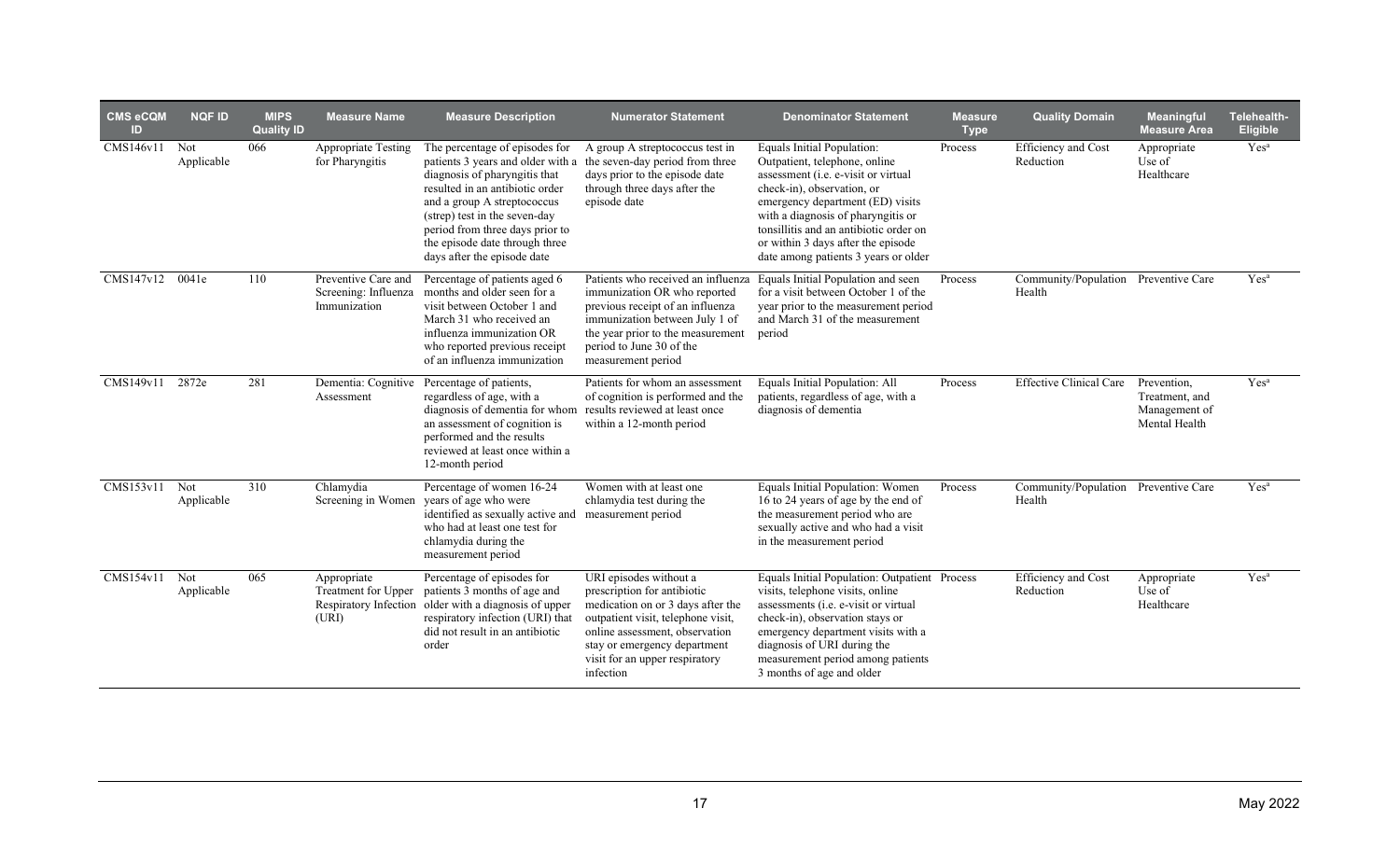| <b>CMS eCQM</b><br>ID | <b>NQF ID</b>     | <b>MIPS</b><br><b>Quality ID</b> | <b>Measure Name</b>                                                                                           | <b>Measure Description</b>                                                                                                                                                                                                                                                                                                                                                                                                                                                                                                                                                                                                                                               | <b>Numerator Statement</b>                                                                                                                                                                                                                                                                                                                                                                                                                                                                                                                                                                                                                                                                                                             | <b>Denominator Statement</b>                                                                                                                                                                                                                                                                             | <b>Measure</b><br><b>Type</b> | <b>Quality Domain</b>                          | <b>Meaningful</b><br><b>Measure Area</b> | Telehealth-<br><b>Eligible</b> |
|-----------------------|-------------------|----------------------------------|---------------------------------------------------------------------------------------------------------------|--------------------------------------------------------------------------------------------------------------------------------------------------------------------------------------------------------------------------------------------------------------------------------------------------------------------------------------------------------------------------------------------------------------------------------------------------------------------------------------------------------------------------------------------------------------------------------------------------------------------------------------------------------------------------|----------------------------------------------------------------------------------------------------------------------------------------------------------------------------------------------------------------------------------------------------------------------------------------------------------------------------------------------------------------------------------------------------------------------------------------------------------------------------------------------------------------------------------------------------------------------------------------------------------------------------------------------------------------------------------------------------------------------------------------|----------------------------------------------------------------------------------------------------------------------------------------------------------------------------------------------------------------------------------------------------------------------------------------------------------|-------------------------------|------------------------------------------------|------------------------------------------|--------------------------------|
| CMS155v11 Not         | Applicable        | 239                              | Weight Assessment<br>and Counseling for<br>Nutrition and<br>Physical Activity for<br>Children/<br>Adolescents | Percentage of patients 3-17<br>years of age who had an<br>outpatient visit with a primary<br>care physician (PCP) or<br>obstetrician/gynecologist<br>(OB/GYN) and who had<br>evidence of the following<br>during the measurement period.<br>• Percentage of patients with<br>height, weight, and body<br>mass index (BMI) percentile<br>documentation.<br>• Percentage of patients with<br>counseling for nutrition.<br>• Percentage of patients with<br>counseling for physical<br>activity.                                                                                                                                                                            | Numerator 1: Patients who had a<br>height, weight and body mass<br>index (BMI) percentile recorded<br>during the measurement period<br>Numerator 2: Patients who had<br>measurement period<br>Numerator 3: Patients who had<br>counseling for physical activity<br>during the measurement period                                                                                                                                                                                                                                                                                                                                                                                                                                       | Equals Initial Population: Patients 3- Process<br>17 years of age by the end of the<br>measurement period, with at least<br>one outpatient visit with a primary<br>care physician (PCP) or an<br>counseling for nutrition during the obstetrician/gynecologist (OB/GYN)<br>during the measurement period |                               | Community/Population Preventive Care<br>Health |                                          | $\mathrm{Yes}^{\mathrm{a}}$    |
| CMS156v11             | Not<br>Applicable | 238                              | Use of High-Risk<br>Adults                                                                                    | Percentage of patients 67 years<br>Medications in Older of age and older who were<br>ordered at least two high-risk<br>medications from the same drug<br>class. Three rates are reported.<br>1. Percentage of patients 67<br>years of age and older who<br>were ordered at least two<br>high-risk medications from<br>the same drug class.<br>2. Percentage of patients 67<br>years of age and older who<br>were ordered at least two<br>high-risk medications from<br>the same drug class, except<br>for appropriate diagnoses.<br>3. Total rate (the sum of the<br>two numerators divided by<br>the denominator,<br>deduplicating for patients in<br>both numerators). | Rate 1: Patients with at least two<br>orders of high-risk medications<br>from the same drug class on<br>different days.<br>a. At least two orders of high-risk<br>medications from the same<br>drug class.<br>b. At least two orders of high-risk<br>medications from the same<br>drug class with summed days<br>supply greater than 90 days.<br>c. At least two orders of high-risk<br>medications from the same<br>drug class each exceeding<br>average daily dose criteria.<br>Rate 2: Patients with at least two<br>orders of high-risk medications<br>from the same drug class (i.e.,<br>antipsychotics and<br>benzodiazepines) on different<br>days.<br>Total rate (the sum of the two<br>previous numerators,<br>deduplicated). | Equals Initial Population: Patients<br>67 years and older at the end of the<br>measurement period who had a visit<br>during the measurement period                                                                                                                                                       | Process                       | <b>Patient Safety</b>                          | Medication<br>Management                 | Yes <sup>a</sup>               |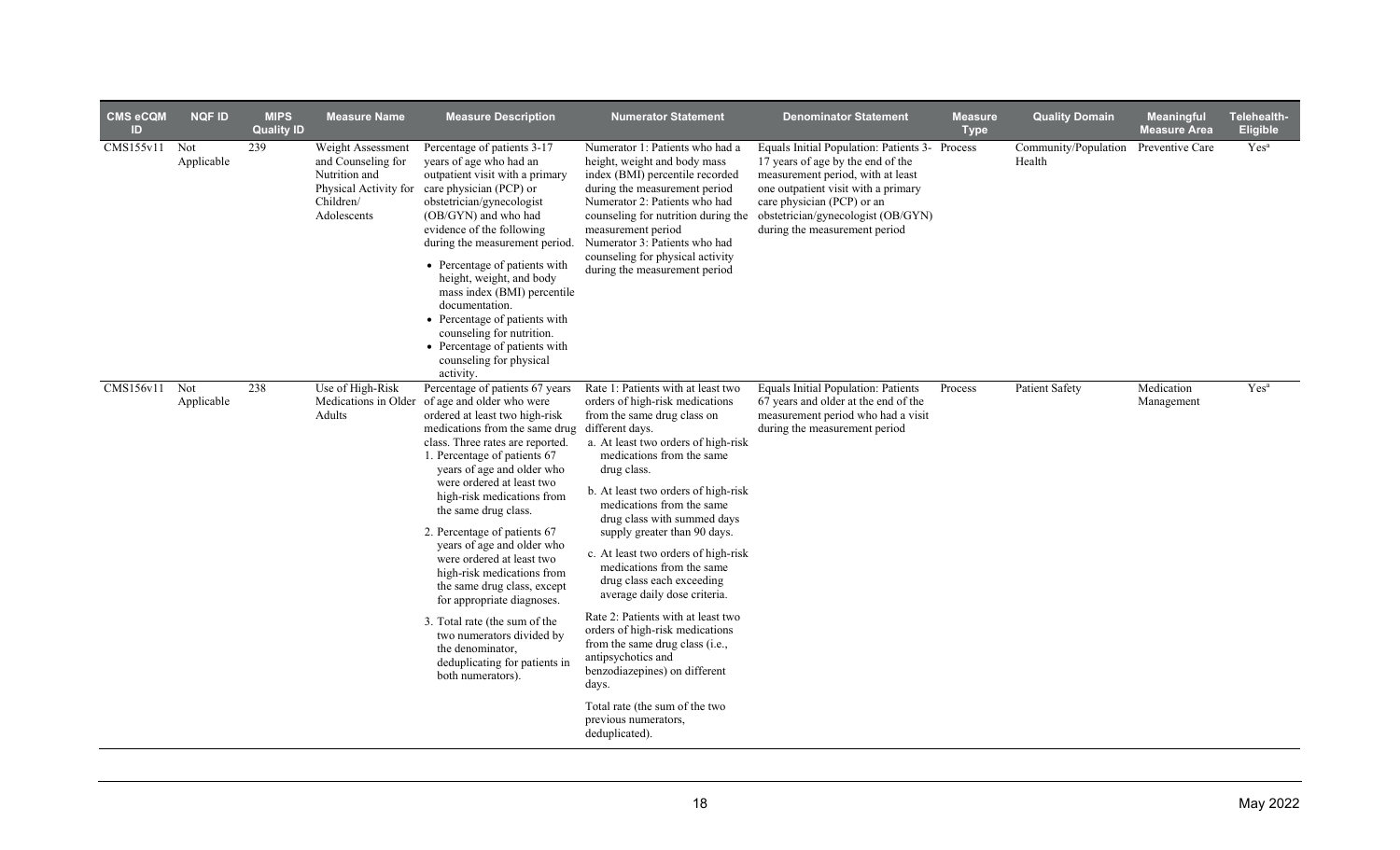| <b>CMS eCQM</b><br><b>ID</b> | <b>NQF ID</b>     | <b>MIPS</b><br><b>Quality ID</b> | <b>Measure Name</b>                                                     | <b>Measure Description</b>                                                                                                                                                                                                                                                                                                                      | <b>Numerator Statement</b>                                                                                                                                                                                                                                           | <b>Denominator Statement</b>                                                                                                                                                                                                                                                                                                                                                                           | <b>Measure</b><br><b>Type</b> | <b>Quality Domain</b>                                        | <b>Meaningful</b><br><b>Measure Area</b>                        | Telehealth-<br><b>Eligible</b> |
|------------------------------|-------------------|----------------------------------|-------------------------------------------------------------------------|-------------------------------------------------------------------------------------------------------------------------------------------------------------------------------------------------------------------------------------------------------------------------------------------------------------------------------------------------|----------------------------------------------------------------------------------------------------------------------------------------------------------------------------------------------------------------------------------------------------------------------|--------------------------------------------------------------------------------------------------------------------------------------------------------------------------------------------------------------------------------------------------------------------------------------------------------------------------------------------------------------------------------------------------------|-------------------------------|--------------------------------------------------------------|-----------------------------------------------------------------|--------------------------------|
| CMS157v11                    | 0384e             | 143                              | Oncology: Medical<br>and Radiation - Pain<br>Intensity Quantified       | Percentage of patient visits,<br>regardless of patient age, with a<br>diagnosis of cancer currently<br>receiving chemotherapy or<br>radiation therapy in which pain<br>intensity is quantified                                                                                                                                                  | Patient visits in which pain<br>intensity is quantified                                                                                                                                                                                                              | Equals Initial Population: All patient Process<br>visits, regardless of patient age, with<br>a diagnosis of cancer currently<br>receiving chemotherapy or radiation<br>therapy                                                                                                                                                                                                                         |                               | Person and Caregiver-<br>Centered Experience<br>and Outcomes | Management of<br>Chronic<br>Conditions                          | Yes <sup>a</sup>               |
| CMS159v11                    | 0710e             | 370                              | Depression<br>Remission at Twelve<br>Months                             | The percentage of adolescent<br>patients 12 to 17 years of age<br>and adult patients 18 years of<br>age or older with major<br>depression or dysthymia who<br>reached remission 12 months<br>$(+/- 60 \text{ days})$ after an index<br>event                                                                                                    | Adolescent patients 12 to 17 years<br>of age and adult patients 18 years<br>of age and older who achieved<br>remission at twelve months as<br>demonstrated by the most recent<br>twelve month $(+/- 60 \text{ days})$ PHQ-<br>9 or PHQ-9M score of less than<br>five | Equals Initial Population:<br>Adolescent patients 12 to 17 years of<br>age and adult patients 18 years of<br>age and older with a diagnosis of<br>major depression or dysthymia and<br>an initial PHQ-9 or PHQ-9M score<br>greater than nine during the index<br>event. Patients may be assessed<br>using PHQ-9 or PHQ-9M on the<br>same date or up to 7 days prior to<br>the encounter (index event). | Outcome                       | <b>Effective Clinical Care</b>                               | Prevention,<br>Treatment, and<br>Management of<br>Mental Health | Yes <sup>a</sup>               |
| CMS161v11                    | 0104e             | 107                              | Adult Major<br>Depressive Disorder<br>(MDD): Suicide<br>Risk Assessment | Percentage of all patient visits<br>for those patients that turn 18 or<br>older during the measurement<br>period in which a new or<br>recurrent diagnosis of major<br>depressive disorder (MDD) was<br>identified and a suicide risk<br>assessment was completed<br>during the visit                                                            | Patient visits during which a new<br>diagnosis of MDD, single or<br>recurrent episode, was identified<br>and a suicide risk assessment was<br>completed during the visit                                                                                             | Equals Initial Population: Patient<br>visits for patients that turn 18 or<br>older during the measurement period<br>during which a new diagnosis of<br>MDD, single or recurrent episode,<br>was identified                                                                                                                                                                                             | Process                       | <b>Effective Clinical Care</b>                               | Prevention.<br>Treatment, and<br>Management of<br>Mental Health | Yes <sup>a</sup>               |
| CMS165v11                    | Not<br>Applicable | 236                              | Controlling High<br><b>Blood Pressure</b>                               | Percentage of patients 18-85<br>years of age who had a<br>diagnosis of essential<br>hypertension starting before and<br>continuing into, or starting<br>during the first six months of<br>the measurement period, and<br>whose most recent blood<br>pressure was adequately<br>controlled $(\leq 140/90$ mmHg)<br>during the measurement period | Patients whose most recent blood<br>pressure is adequately controlled<br>(systolic blood pressure $< 140$<br>mmHg and diastolic blood<br>$pressure < 90$ mmHg) during the<br>measurement period                                                                      | Equals Initial Population: Patients<br>18-85 years of age by the end of the<br>measurement period who had a visit<br>and diagnosis of essential<br>hypertension starting before and<br>continuing into, or starting during<br>the first six months of the<br>measurement period                                                                                                                        | Intermediate<br>Outcome       | <b>Effective Clinical Care</b>                               | Management of<br>Chronic<br>Conditions                          | Yes <sup>a</sup>               |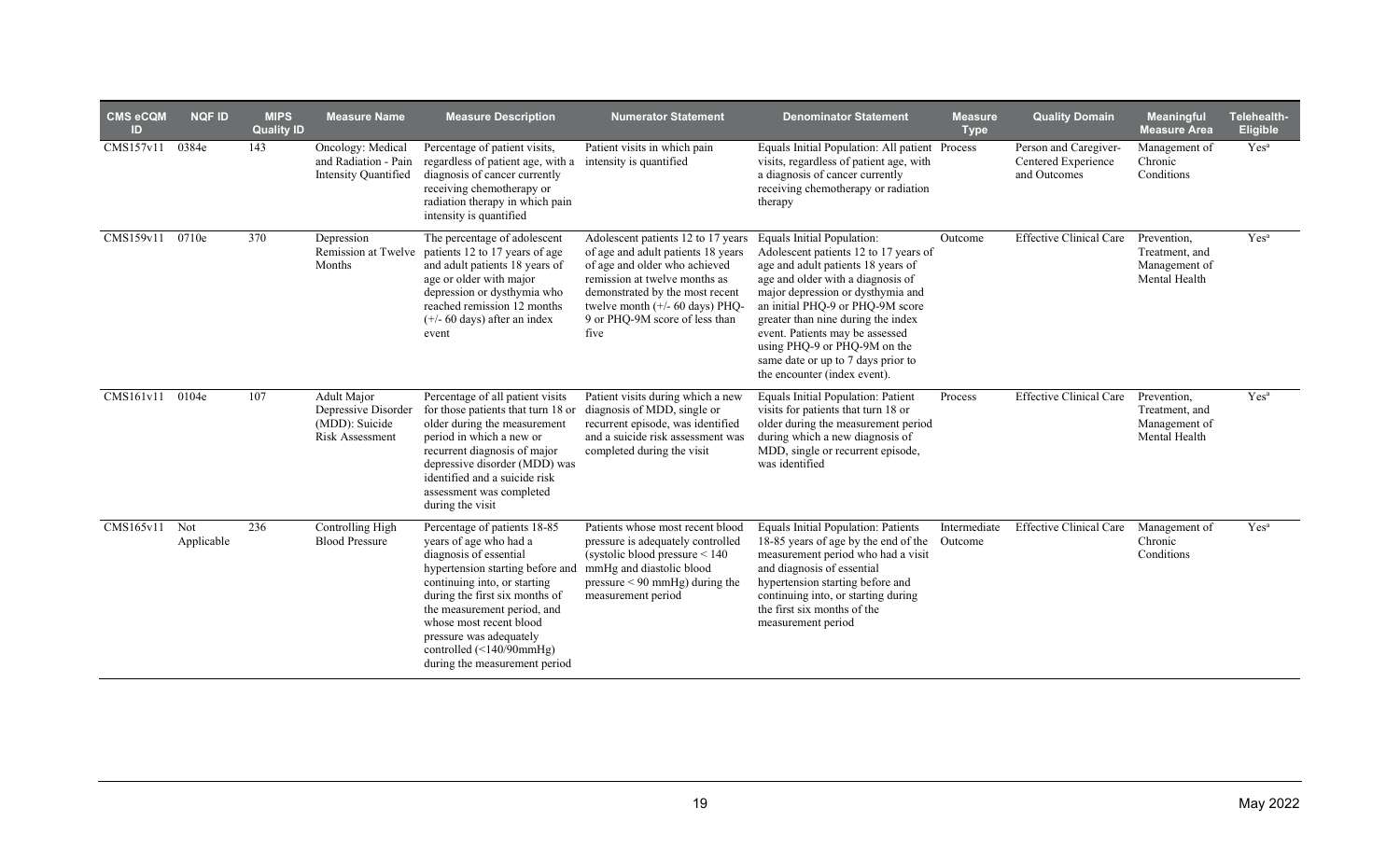| $CMS$ eCQM<br>ID | <b>NQF ID</b>     | <b>MIPS</b><br><b>Quality ID</b> | <b>Measure Name</b>                                                                                                                         | <b>Measure Description</b>                                                                                                                                                                                                                                                                                                                                                                                                                                                                                                                                                                                                                                                    | <b>Numerator Statement</b>                                                                                                                      | <b>Denominator Statement</b>                                                                                                                                                                                                                                                                                                                                                                                                                                                                                                                                                 | <b>Measure</b><br><b>Type</b> | <b>Quality Domain</b>            | <b>Meaningful</b><br><b>Measure Area</b>                        | Telehealth-<br>Eligible |
|------------------|-------------------|----------------------------------|---------------------------------------------------------------------------------------------------------------------------------------------|-------------------------------------------------------------------------------------------------------------------------------------------------------------------------------------------------------------------------------------------------------------------------------------------------------------------------------------------------------------------------------------------------------------------------------------------------------------------------------------------------------------------------------------------------------------------------------------------------------------------------------------------------------------------------------|-------------------------------------------------------------------------------------------------------------------------------------------------|------------------------------------------------------------------------------------------------------------------------------------------------------------------------------------------------------------------------------------------------------------------------------------------------------------------------------------------------------------------------------------------------------------------------------------------------------------------------------------------------------------------------------------------------------------------------------|-------------------------------|----------------------------------|-----------------------------------------------------------------|-------------------------|
| CMS177v11        | 1365e             | 382                              | Child and<br>Adolescent Major<br>Depressive Disorder<br>(MDD): Suicide<br><b>Risk Assessment</b>                                            | Percentage of patient visits for<br>those patients aged 6 through<br>17 years with a diagnosis of<br>major depressive disorder<br>(MDD) with an assessment for<br>suicide risk                                                                                                                                                                                                                                                                                                                                                                                                                                                                                                | Patient visits with an assessment<br>for suicide risk                                                                                           | Equals Initial Population: All patient Process<br>visits for those patients aged 6<br>through 17 years with a diagnosis of<br>major depressive disorder                                                                                                                                                                                                                                                                                                                                                                                                                      |                               | <b>Patient Safety</b>            | Prevention,<br>Treatment, and<br>Management of<br>Mental Health | Yes <sup>a</sup>        |
| CMS249v5         | 3475e             | 472                              | Appropriate Use of<br>DXA Scans in<br>Women Under 65<br>Years Who Do Not<br>Meet the Risk Factor<br>Profile for<br>Osteoporotic<br>Fracture | Percentage of female patients<br>50 to 64 years of age without<br>select risk factors for<br>osteoporotic fracture who<br>received an order for a dual-<br>energy x-ray absorptiometry<br>(DXA) scan during the<br>measurement period                                                                                                                                                                                                                                                                                                                                                                                                                                         | Female patients who received an<br>order for at least one DXA scan in<br>the measurement period                                                 | Equals Initial Population: Female<br>patients ages 50 to 63 years at the<br>start of the measurement period with<br>an encounter during the<br>measurement period                                                                                                                                                                                                                                                                                                                                                                                                            | Process                       | Efficiency and Cost<br>Reduction | Appropriate<br>Use of<br>Healthcare                             | Yes <sup>a</sup>        |
| CMS347v6         | Not<br>Applicable | 438                              | Statin Therapy for<br>the Prevention and<br>Treatment of<br>Cardiovascular<br>Disease                                                       | Percentage of the following<br>patients - all considered at high<br>risk of cardiovascular events -<br>who were prescribed or were on<br>statin therapy during the<br>measurement period.<br>• All patients with an active<br>diagnosis of clinical<br>atherosclerotic<br>cardiovascular disease<br>(ASCVD) or ever had an<br>ASCVD procedure; OR<br>• Patients aged $\ge$ 20 years<br>who have ever had a low-<br>density lipoprotein<br>cholesterol (LDL-C) level<br>$>= 190$ mg/dL or were<br>previously diagnosed with or<br>currently have an active<br>diagnosis of familial<br>hypercholesterolemia; OR<br>• Patients aged 40-75 years<br>with a diagnosis of diabetes | Patients who are actively using or<br>who receive an order<br>(prescription) for statin therapy at<br>any time during the measurement<br>period | Equals Initial Population: Population Process<br>1: All patients who have an active<br>diagnosis of clinical ASCVD or ever<br>had an ASCVD procedure.<br>Population 2: Patients aged $\ge$ 20<br>years at the beginning of the<br>measurement period who have ever<br>had a laboratory result of LDL-C<br>$>=190$ mg/dL or were previously<br>diagnosed with or currently have an<br>active diagnosis of familial<br>hypercholesterolemia.<br>Population 3: Patients aged 40 to 75<br>years at the beginning of the<br>measurement period with Type 1 or<br>Type 2 diabetes. |                               | <b>Effective Clinical Care</b>   | Management of<br>Chronic<br>Conditions                          | Yes <sup>a</sup>        |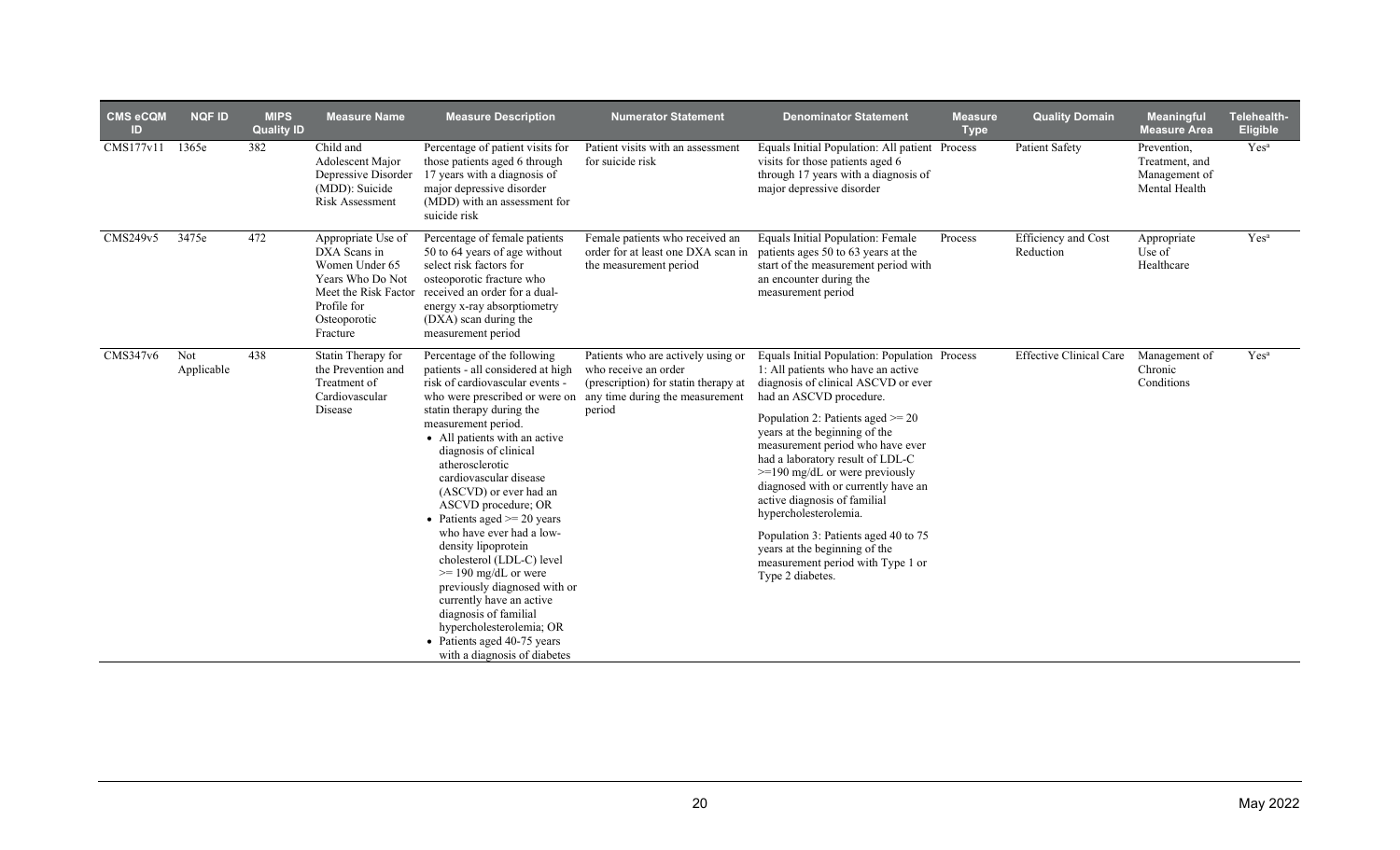| <b>CMS eCQM</b><br><b>ID</b> | <b>NQF ID</b>     | <b>MIPS</b><br><b>Quality ID</b> | <b>Measure Name</b>                                                                                                 | <b>Measure Description</b>                                                                                                                                                                                                                                                                                                                                                                                            | <b>Numerator Statement</b>                                                                                                                                                                                 | <b>Denominator Statement</b>                                                                                                                                                                                                                                                                                                                                                                                                       | <b>Measure</b><br><b>Type</b>  | <b>Quality Domain</b>                                        | <b>Meaningful</b><br><b>Measure Area</b> | Telehealth-<br><b>Eligible</b> |
|------------------------------|-------------------|----------------------------------|---------------------------------------------------------------------------------------------------------------------|-----------------------------------------------------------------------------------------------------------------------------------------------------------------------------------------------------------------------------------------------------------------------------------------------------------------------------------------------------------------------------------------------------------------------|------------------------------------------------------------------------------------------------------------------------------------------------------------------------------------------------------------|------------------------------------------------------------------------------------------------------------------------------------------------------------------------------------------------------------------------------------------------------------------------------------------------------------------------------------------------------------------------------------------------------------------------------------|--------------------------------|--------------------------------------------------------------|------------------------------------------|--------------------------------|
| CMS349v5                     | Not<br>Applicable | 475                              | <b>HIV</b> Screening                                                                                                | Percentage of patients aged 15-<br>65 at the start of the<br>measurement period who were<br>between 15-65 years old when<br>tested for Human<br>immunodeficiency virus (HIV)                                                                                                                                                                                                                                          | Patients with documentation of an<br>HIV test performed on or after<br>their 15th birthday and before<br>their 66th birthday                                                                               | Equals Initial Population: Patients<br>15 to 65 years of age at the start of<br>the measurement period AND who<br>had at least one outpatient visit<br>during the measurement period                                                                                                                                                                                                                                               | Process                        | Community/Population Preventive Care<br>Health               |                                          | Yes <sup>a</sup>               |
| CMS645v6                     | Not<br>Applicable | 462                              | Bone density<br>evaluation for<br>patients with<br>prostate cancer and<br>receiving androgen<br>deprivation therapy | Patients determined as having<br>prostate cancer who are<br>currently starting or undergoing<br>androgen deprivation therapy<br>(ADT), for an anticipated<br>period of 12 months or greater<br>and who receive an initial bone<br>density evaluation. The bone<br>density evaluation must be prior<br>to the start of ADT or within 3<br>months of the start of ADT.                                                  | Patients with a bone density<br>evaluation within the two years<br>prior to the start of or less than<br>three months after the start of<br><b>ADT</b> treatment                                           | Equals Initial Population: Male<br>patients with a qualifying encounter<br>in the measurement period AND<br>with a diagnosis of prostate cancer<br>AND with an order for ADT or an<br>active medication of ADT with an<br>intent for treatment greater than or<br>equal to 12 months during the<br>measurement period                                                                                                              | Process                        | <b>Effective Clinical Care</b>                               | Management of<br>Chronic<br>Conditions   | Yes <sup>a</sup>               |
| CMS646v3                     | Not<br>Applicable | 481                              | Intravesical Bacillus-<br>Calmette-Guerin for<br>non-muscle invasive<br>bladder cancer                              | Percentage of patients initially<br>diagnosed with non-muscle<br>invasive bladder cancer and<br>who received intravesical<br>Bacillus-Calmette-Guerin<br>(BCG) within 6 months of<br>bladder cancer staging                                                                                                                                                                                                           | <b>Intravesical Bacillus-Calmette</b><br>Guerin (BCG) instillation for<br>initial dose or series<br>BCG is initiated within 6 months<br>of the bladder cancer staging and<br>during the measurement period | Equals Initial Population: All<br>patients initially diagnosed with T1,<br>Tis or high grade Ta non-muscle<br>invasive bladder cancer and a<br>qualified encounter in the<br>measurement period                                                                                                                                                                                                                                    | Process                        | <b>Effective Clinical Care</b>                               | Appropriate<br>Use of<br>Healthcare      | No <sup>b</sup>                |
| CMS771v4                     | Not<br>Applicable | 476                              | Urinary Symptom<br>Score Change 6-12<br>Months After<br>Diagnosis of Benign<br>Prostatic<br>Hyperplasia             | Percentage of patients with an<br>office visit within the<br>measurement period and with a<br>new diagnosis of clinically<br>significant Benign Prostatic<br>Hyperplasia who have<br><b>International Prostate</b><br>Symptoms Score (IPSS) or<br>American Urological<br>Association (AUA) Symptom<br>Index (SI) documented at time<br>of diagnosis and again 6-12<br>months later with an<br>improvement of 3 points | Patients with a documented<br>their urinary symptom score<br>during the measurement period                                                                                                                 | Equals Initial Population: Male<br>improvement of at least 3 points in patients with an initial diagnosis of<br>benign prostatic hyperplasia 6<br>months prior to, or during the<br>measurement period, and a urinary<br>symptom score assessment within 1<br>month of initial diagnosis and a<br>follow-up urinary symptom score<br>assessment within 6-12 months, who<br>had a qualifying visit during the<br>measurement period | Patient<br>Reported<br>Outcome | Person and Caregiver-<br>Centered Experience<br>and Outcomes | Functional<br>Outcomes                   | No <sup>b</sup>                |